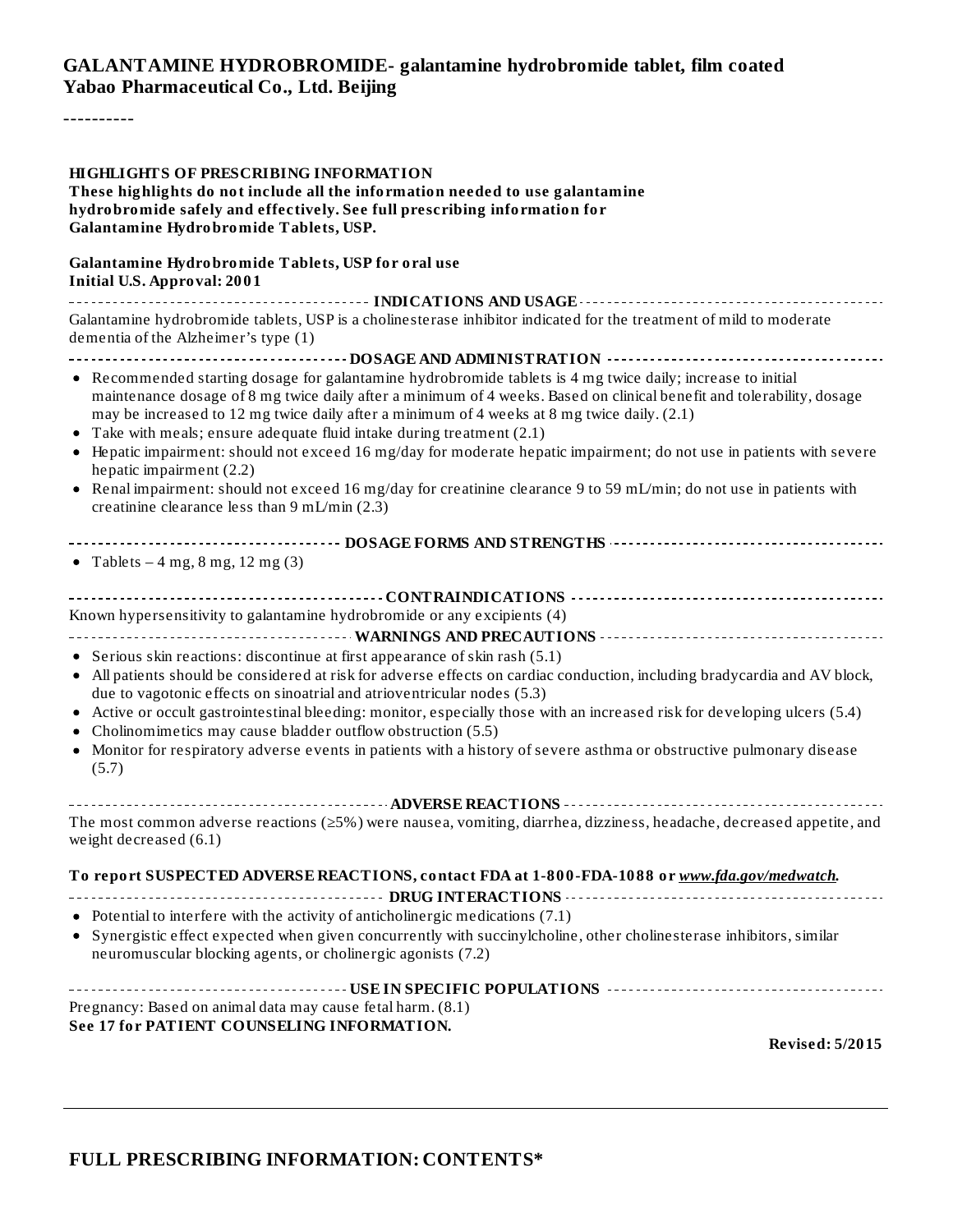#### **1 INDICATIONS AND USAGE 2 DOSAGE AND ADMINISTRATION**

- 2.1 Galantamine Hydrobromide Tablets, USP
- 2.2 Dosage in Patients with Hepatic Impairment
- 2.3 Dosage in Patients with Renal Impairment
- **3 DOSAGE FORMS AND STRENGTHS**

#### **4 CONTRAINDICATIONS**

# **5 WARNINGS AND PRECAUTIONS**

- 5.1 Serious Skin Reactions
- 5.2 Anesthesia
- 5.3 Cardiovascular Conditions
- 5.4 Gastrointestinal Conditions
- 5.5 Genitourinary Conditions
- 5.6 Neurological Conditions
- 5.7 Pulmonary Conditions
- 5.8 Deaths in Subjects with Mild Cognitive Impairment (MCI)

# **6 ADVERSE REACTIONS**

- 6.1 Clinical Trials Experience
- 6.2 Postmarketing Experience

# **7 DRUG INTERACTIONS**

- 7.1 Use with Anticholinergics
- 7.2 Use With Cholinomimetics and Other Cholinesterase Inhibitors

# **8 USE IN SPECIFIC POPULATIONS**

- 8.1 Pregnancy
- 8.3 Nursing Mothers
- 8.4 Pediatric Use
- 8.5 Geriatric Use
- 8.6 Hepatic Impairment
- 8.7 Renal Impairment

# **10 OVERDOSAGE**

# **11 DESCRIPTION**

# **12 CLINICAL PHARMACOLOGY**

- 12.1 Mechanism of Action
- 12.3 Pharmacokinetics

# **13 NON-CLINICAL TOXICOLOGY**

13.1 Carcinogenesis, Mutagenesis, Impairment of Fertility

# **14 CLINICAL STUDIES**

- 14.1 Study Outcome Measures
- 14.2 Immediate-Release Tablets

# **16 HOW SUPPLIED/STORAGE AND HANDLING**

- 16.1 How Supplied
- 16.2 Storage and Handling

# **17 PATIENT COUNSELING INFORMATION**

\* Sections or subsections omitted from the full prescribing information are not listed.

#### **FULL PRESCRIBING INFORMATION**

# **1 INDICATIONS AND USAGE**

Galantamine Hydrobromide Tablets, USP are indicated for the treatment of mild to moderate dementia of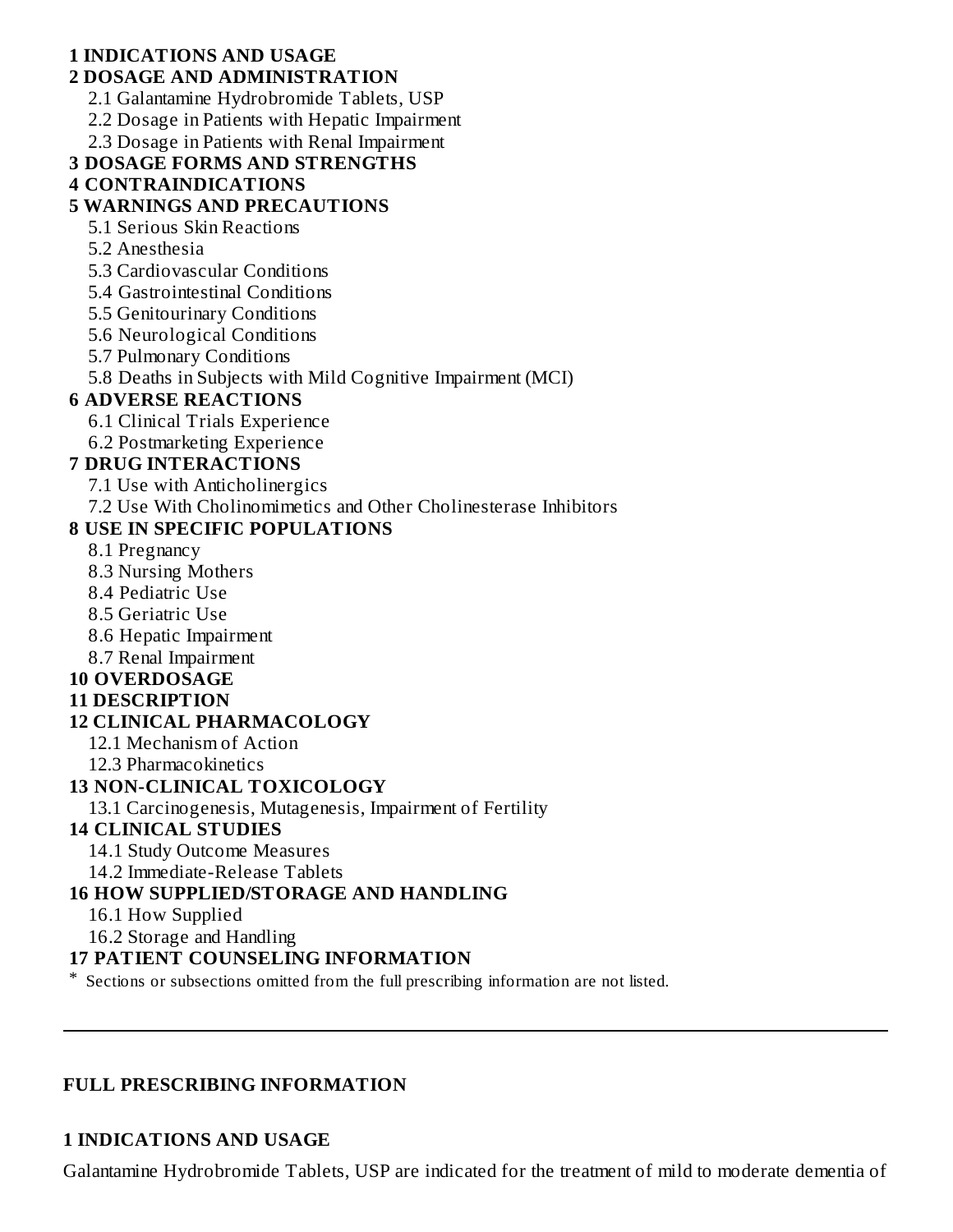# **2 DOSAGE AND ADMINISTRATION**

# **2.1 Galantamine Hydrobromide Tablets, USP**

The dosage of galantamine hydrobromide tablets shown to be effective in controlled clinical trials is 16-32 mg/day given as twice daily dosing. As the dosage of 32 mg/day is less well tolerated than lower dosages and does not provide increased effectiveness, the recommended dosage range is 16-24 mg/day given twice daily. The dosage of 24 mg/day did not provide a statistically significant greater clinical benefit than 16 mg/day. It is possible, however, that a daily dosage of 24 mg of galantamine might provide additional benefit for some patients.

The recommended starting dosage of galantamine hydrobromide tablets is 4 mg twice a day (8 mg/day). The dosage should be increased to the initial maintenance dosage of 8 mg twice a day (16 mg/day) after a minimum of 4 weeks. A further increase to 12 mg twice a day (24 mg/day) should be attempted after a minimum of 4 weeks at 8 mg twice a day (16 mg/day).

Dosage increases should be based upon assessment of clinical benefit and tolerability of the previous dose.

Galantamine hydrobromide tablets should be administered twice a day, preferably with morning and evening meals.

Patients and caregivers should be advised to ensure adequate fluid intake during treatment.

If therapy has been interrupted for more than three days, the patient should be restarted at the lowest dosage and the dosage escalated to the current dose.

The abrupt withdrawal of galantamine hydrobromide tablets in those patients who had been receiving dosages in the effective range was not associated with an increased frequency of adverse events in comparison with those continuing to receive the same dosages of that drug. The beneficial effects of galantamine hydrobromide tablets are lost, however, when the drug is discontinued.

# **2.2 Dosage in Patients with Hepatic Impairment**

In patients with moderate hepatic impairment (Child-Pugh score of 7-9), the dosage should generally not exceed 16 mg/day. The use of galantamine hydrobromide tablets in patients with severe hepatic impairment (Child-Pugh score of 10-15) is not recommended *[see Clinical Pharmacology (12.3)]*.

# **2.3 Dosage in Patients with Renal Impairment**

In patients with creatinine clearance of 9 to 59 mL/min, the dosage should generally not exceed 16 mg/day. In patients with creatinine clearance less than 9 mL/min, the use of galantamine hydrobromide tablets is not recommended *[see Clinical Pharmacology (12.3)]*.

# **3 DOSAGE FORMS AND STRENGTHS**

Galantamine hydrobromide tablets, USP are available in the following strengths:

4 mg white color coated, round, biconvex tablet, debossed "YB" on one side and "111" on the other side.

8 mg purple color coated, round, biconvex tablet, debossed "YB" on one side and "112" on the other side.

12 mg peach color coated, round, biconvex tablet, debossed "YB" on one side and "113" on the other side.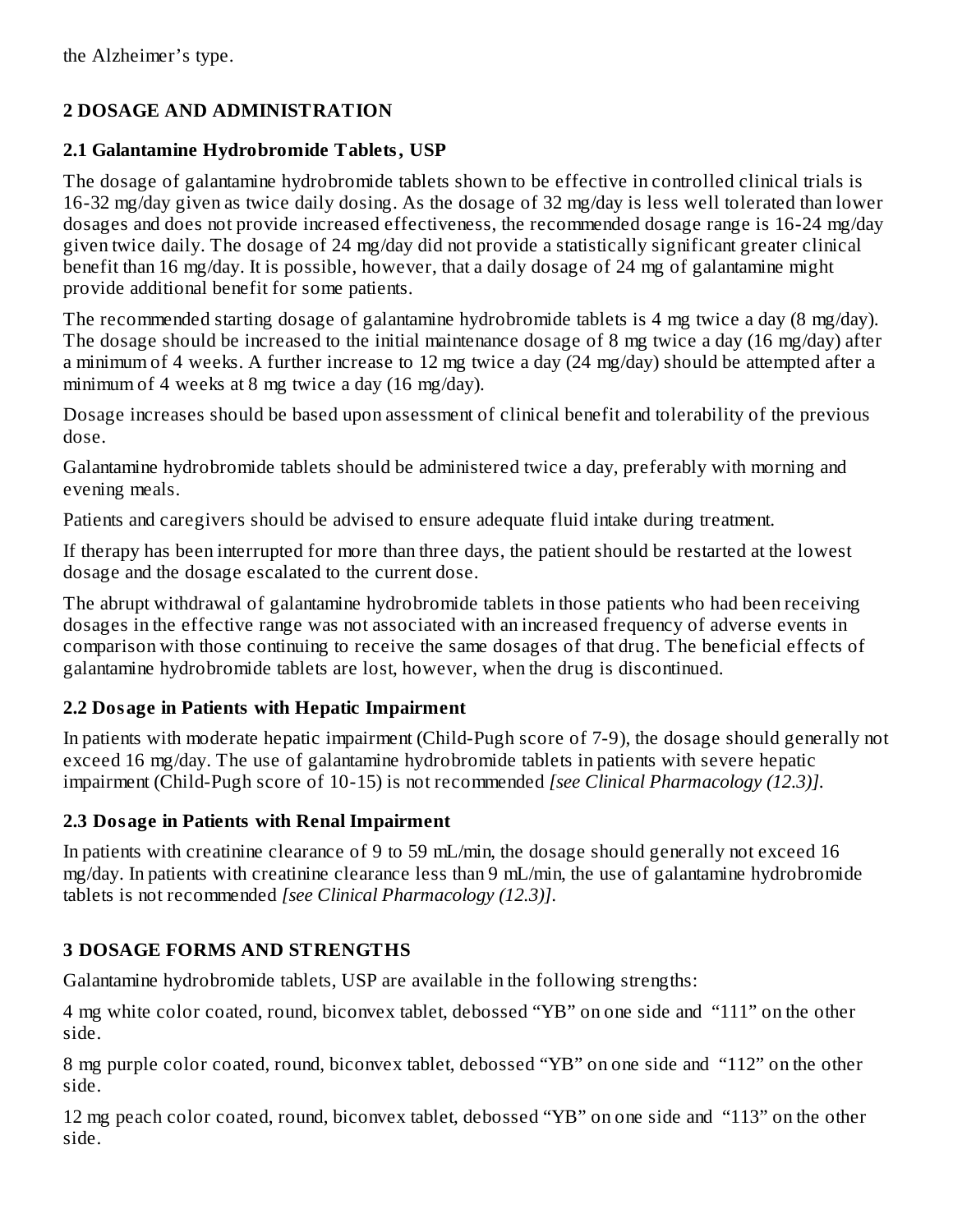#### **4 CONTRAINDICATIONS**

Galantamine hydrobromide tablets are contraindicated in patients with known hypersensitivity to galantamine hydrobromide or any excipients used in the formulation.

# **5 WARNINGS AND PRECAUTIONS**

#### **5.1 Serious Skin Reactions**

Serious skin reactions (Stevens-Johnson syndrome and acute generalized exanthematous pustulosis) have been reported in patients receiving galantamine hydrobromide tablets. Inform patients and caregivers that the use of galantamine hydrobromide tablets should be discontinued at the first appearance of a skin rash, unless the rash is clearly not drug-related. If signs or symptoms suggest a serious skin reaction, use of this drug should not be resumed and alternative therapy should be considered.

#### **5.2 Anesthesia**

Galantamine, as a cholinesterase inhibitor, is likely to exaggerate the neuromuscular blocking effects of succinylcholine-type and similar neuromuscular blocking agents during anesthesia.

#### **5.3 Cardiovas cular Conditions**

Because of their pharmacological action, cholinesterase inhibitors have vagotonic effects on the sinoatrial and atrioventricular nodes, leading to bradycardia and AV block. Bradycardia and all types of heart block have been reported in patients both with and without known underlying cardiac conduction abnormalities. Therefore, all patients should be considered at risk for adverse effects on cardiac conduction.

Patients treated with galantamine up to 24 mg/day using the recommended dosing schedule showed a dose-related increase in risk of syncope (placebo 0.7% [2/286]; 4 mg twice daily 0.4% [3/692]; 8 mg twice daily 1.3% [7/552]; 12 mg twice daily 2.2% [6/273]).

#### **5.4 Gastrointestinal Conditions**

Through their primary action, cholinomimetics may be expected to increase gastric acid secretion due to increased cholinergic activity. Therefore, patients should be monitored closely for symptoms of active or occult gastrointestinal bleeding, especially those with an increased risk for developing ulcers, e.g., those with a history of ulcer disease or patients using concurrent nonsteroidal anti-inflammatory drugs (NSAIDS). Clinical studies of galantamine have shown no increase, relative to placebo, in the incidence of either peptic ulcer disease or gastrointestinal bleeding.

Galantamine, as a predictable consequence of its pharmacological properties, has been shown to produce nausea, vomiting, diarrhea, anorexia, and weight loss. During therapy, the patient's weight should be monitored.

#### **5.5 Genitourinary Conditions**

Although this was not observed in clinical trials with galantamine, cholinomimetics may cause bladder outflow obstruction.

#### **5.6 Neurological Conditions**

Seizures: Cholinesterase inhibitors are believed to have some potential to cause generalized convulsions *[see Adverse Reactions (6.2)]*. Seizure activity may also be a manifestation of Alzheimer's disease. Patients with Alzheimer's disease should be monitored closely for seizures while taking galantamine.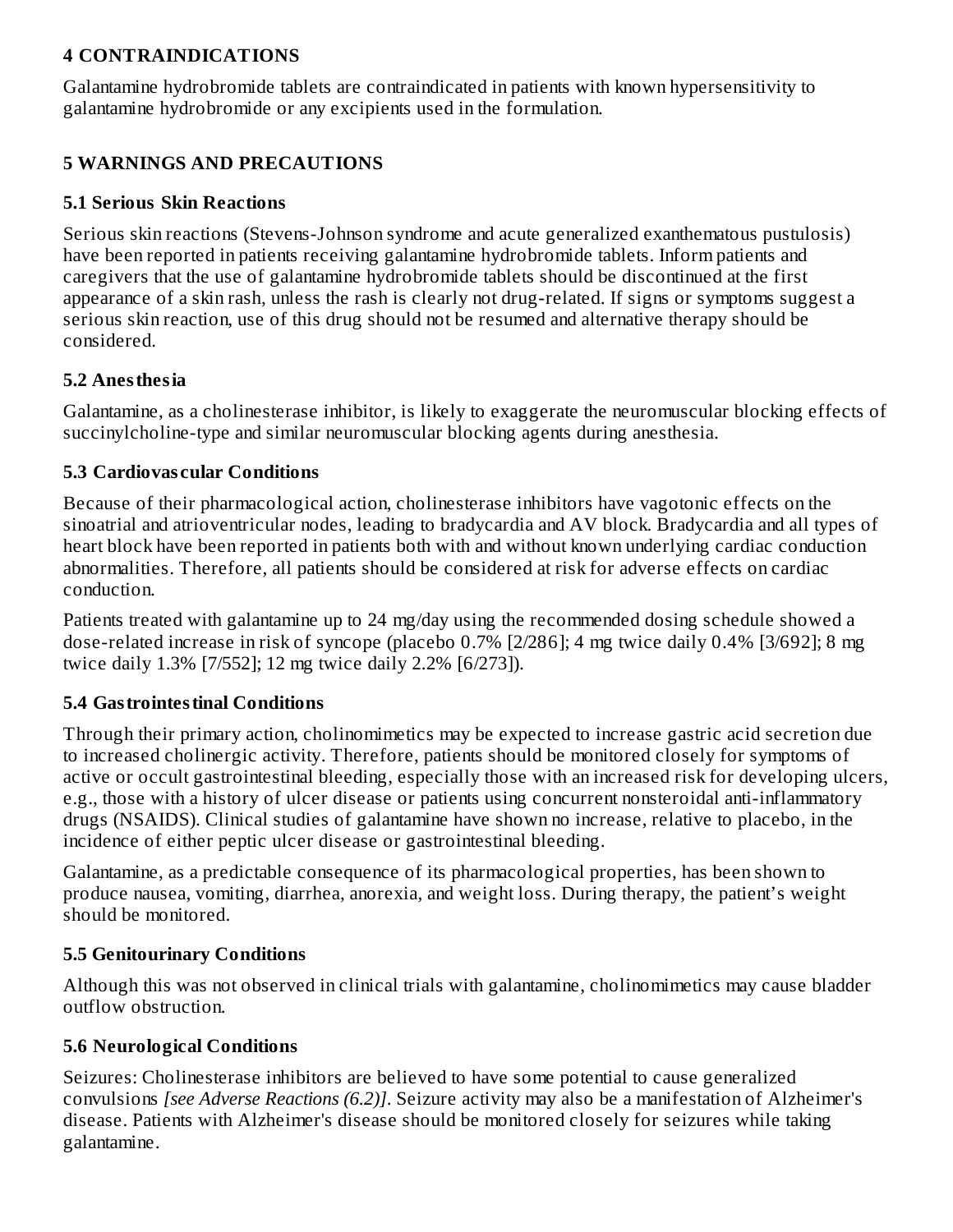#### **5.7 Pulmonary Conditions**

Because of its cholinomimetic action, galantamine should be prescribed with care to patients with a history of severe asthma or obstructive pulmonary disease. Respiratory function should be monitored closely for the occurrence of respiratory adverse effects.

# **5.8 Deaths in Subjects with Mild Cognitive Impairment (MCI)**

In two randomized placebo controlled trials of 2 years duration in patients with mild cognitive impairment (MCI), a total of 13 patients on galantamine (n=1026) and 1 patient on placebo (n=1022) died. The deaths were due to various causes which could be expected in an elderly population; about half of the galantamine deaths appeared to result from various vascular causes (myocardial infarction, stroke, and sudden death).

Although the difference in mortality between galantamine- and placebo-treated groups in these two studies was significant, the results are highly discrepant with other studies of galantamine. Specifically, in these two MCI studies, the mortality rate in the placebo-treated patients was markedly lower than the rate in placebo-treated patients in trials of galantamine in Alzheimer's disease or other dementias (0.7 per 1000 person years compared to 22–61 per 1000 person years, respectively). Although the mortality rate in the galantamine-treated MCI patients was also lower than that observed in galantamine-treated patients in Alzheimer's disease and other dementia trials (10.2 per 1000 person years compared to 23–31 per 1000 person years, respectively), the relative difference was much less. When the Alzheimer's disease and other dementia studies were pooled  $(n=6000)$ , the mortality rate in the placebo group numerically exceeded that in the galantamine group. Furthermore, in the MCI studies, no patients in the placebo group died after 6 months, a highly unexpected finding in this population.

Individuals with mild cognitive impairment demonstrate isolated memory impairment greater than expected for their age and education, but do not meet current diagnostic criteria for Alzheimer's disease.

# **6 ADVERSE REACTIONS**

Serious adverse reactions are discussed in more detail in the following sections of the labeling:

- Serious skin reactions *[see Warnings and Precautions (5.1)]*
- Deaths in subjects with mild cognitive impairment (MCI) *[see Warnings and Precautions (5.8)]*

# **6.1 Clinical Trials Experience**

Because clinical trials are conducted under widely varying conditions, adverse reaction rates observed in the clinical trials of a drug cannot be directly compared to rates in the clinical trials of another drug and may not reflect the rates observed in practice.

The most common adverse reactions in galantamine-treated patients from double-blind clinical trials (≥5%) were nausea, vomiting, diarrhea, dizziness, headache, decreased appetite, and weight decreased.

The most common adverse reactions associated with discontinuation  $(\geq 1\%)$  in galantamine-treated patients from double-blind clinical trials were nausea (7.7%), vomiting (4.1%), decreased appetite (1.9%), and dizziness (1.6%).

The safety of the galantamine hydrobromide tablet formulations of galantamine was evaluated in 2932 galantamine-treated patients who participated in 7 placebo-controlled clinical studies and 1454 subjects in 5 open-label clinical studies with mild to moderate dementia of the Alzheimer's type. The information presented in this section was derived from pooled double-blind studies and from pooled open-label data.

# Commonly-Observed Adverse Reactions in Double-Blind, Placebo-Controlled Clinical Trials

Table 1 lists the adverse reactions reported in  $\geq$ 1% of galantamine-treated patients in 7 placebocontrolled, double-blind clinical trials.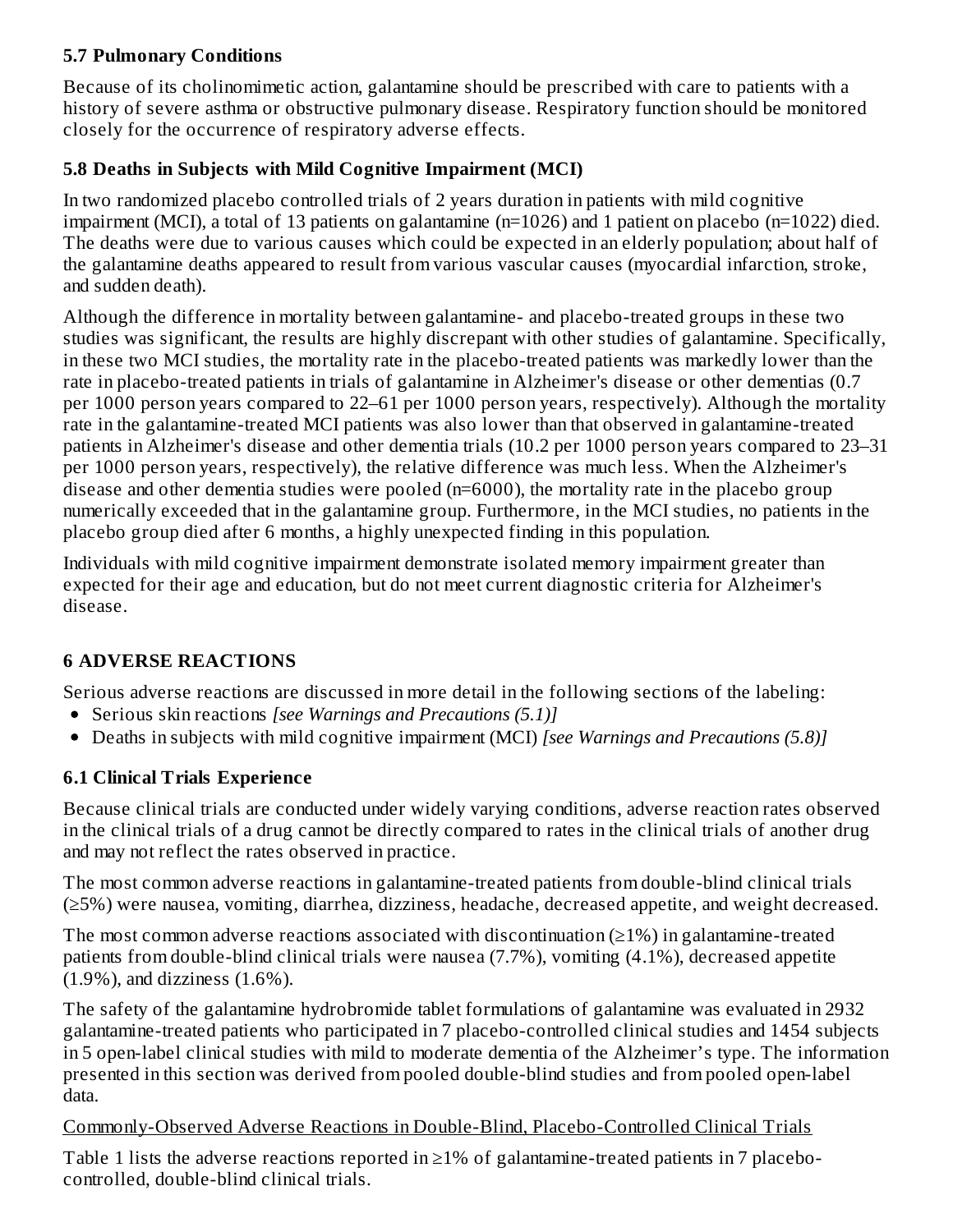| <b>System/Organ Class</b><br><b>Adverse Reaction</b>        | <b>Galantamine</b><br>$(n=2932)$<br>% | <b>Placebo</b><br>$(n=1525)$<br>$\%$ |
|-------------------------------------------------------------|---------------------------------------|--------------------------------------|
| <b>Metabolism and Nutrition Disorders</b>                   |                                       |                                      |
| Decreased appetite                                          | 5.2                                   | 1.4                                  |
| Anorexia                                                    | 3.8                                   | 1.0                                  |
| <b>Psychiatric Disorders</b>                                |                                       |                                      |
| Depression                                                  | 4.2                                   | 2.9                                  |
| <b>Nervous System Disorders</b>                             |                                       |                                      |
| <b>Dizziness</b>                                            | 8.9                                   | 4.6                                  |
| Headache                                                    | 7.6                                   | 5.4                                  |
| Tremor                                                      | 2.0                                   | 0.8                                  |
| Syncope                                                     | 1.8                                   | 0.7                                  |
| Lethargy                                                    | 1.7                                   | 0.7                                  |
| Somnolence                                                  | 1.7                                   | 0.8                                  |
| <b>Cardiac Disorders</b>                                    |                                       |                                      |
| <b>Bradycardia</b>                                          | 1.2                                   | 0.3                                  |
| <b>Gas trointes tinal Disorders</b>                         |                                       |                                      |
| Nausea                                                      | 25.0                                  | 7.6                                  |
| Vomiting                                                    | 12.8                                  | 3.1                                  |
| Diarrhea                                                    | 9.0                                   | 6.3                                  |
| Abdominal pain                                              | 2.4                                   | 0.9                                  |
| Upper abdominal pain                                        | 2.0                                   | 1.4                                  |
| Dyspepsia                                                   | 1.8                                   | 1.3                                  |
| Stomach discomfort                                          | 1.6                                   | 0.6                                  |
| Abdominal discomfort                                        | 1.0                                   | 0.4                                  |
| <b>Skin and Subcutaneous Tissue Disorders</b>               |                                       |                                      |
| Hyperhidrosis                                               | 1.2                                   | 0.7                                  |
| <b>Musculoskeletal and Connective Tissue Disorders</b>      |                                       |                                      |
| Muscle spasms                                               | 1.5                                   | 0.8                                  |
| <b>General Disorders and Administration Site Conditions</b> |                                       |                                      |
| Fatigue                                                     | 4.0                                   | 2.2                                  |
| Asthenia                                                    | 2.3                                   | 1.7                                  |
| Malaise                                                     | 1.4                                   | 0.7                                  |
| <b>Investigations</b>                                       |                                       |                                      |
| Decreased weight                                            | 5.1                                   | 1.4                                  |

**Table 1. Advers e Reactions Reported by ≥1% of Galantamine-Treated Patients in Pooled Placebo-Controlled, Double-Blind Clinical Trials**

controlled, double-blind clinical trials.

The majority of these adverse reactions occurred during the dose-escalation period. In those patients who experienced the most frequent adverse reaction, nausea, the median duration of the nausea was 5–7 days.

#### Other Adverse Reactions Observed in Clinical Trials of Galantamine

The following adverse reactions occurred in <1% of all galantamine-treated patients (N=2932) in the above double-blind, placebo-controlled clinical trial data sets. In addition, the following also includes all adverse reactions reported at any frequency rate in patients (N=1454) who participated in open-label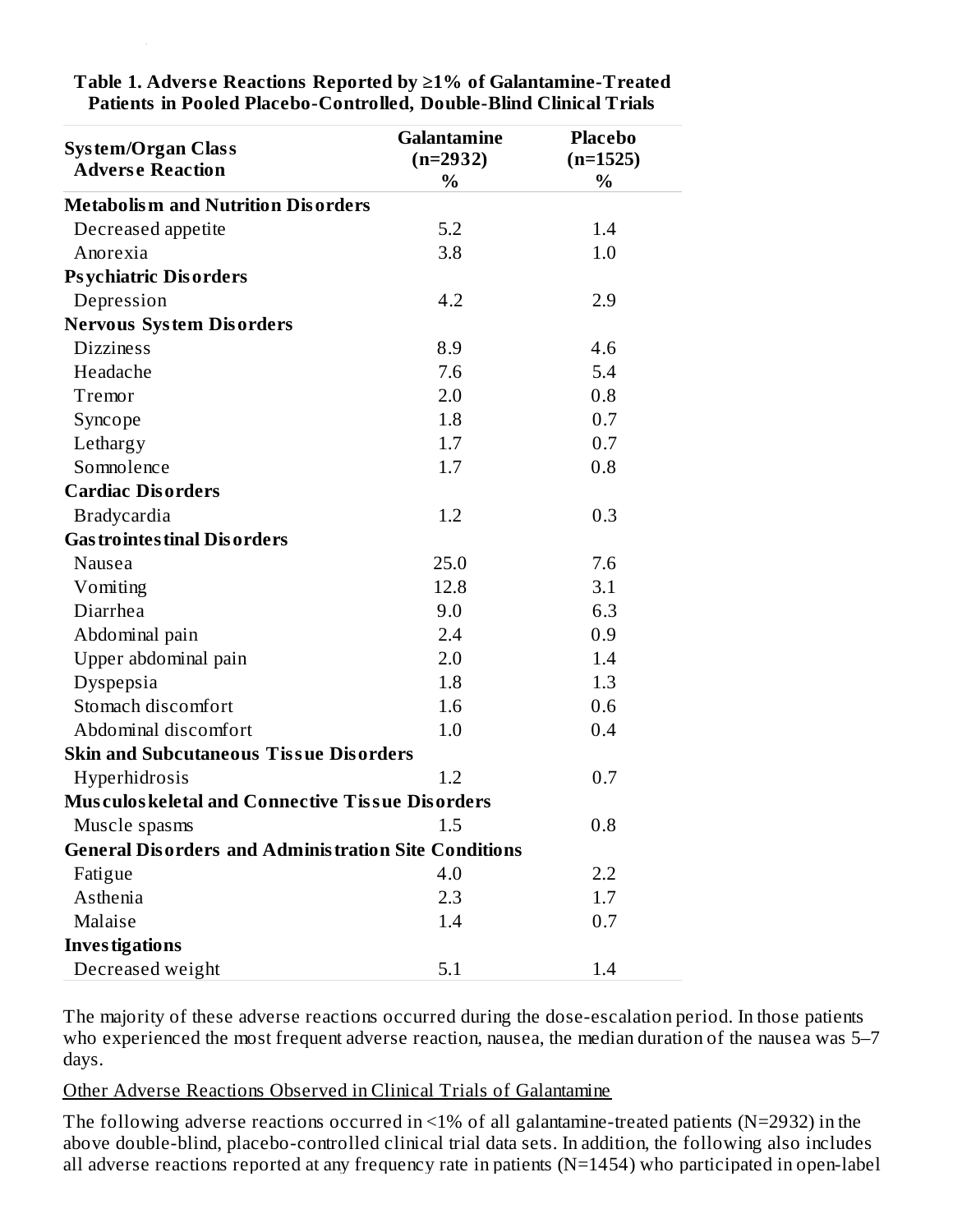studies. Adverse reactions listed in Table 1 above were not included below:

*Metabolism and Nutrition Disorders:* Dehydration

*Nervous System Disorders:* Dysgeusia, Hypersomnia, Paresthesia

*Eye Disorders:* Blurred vision

*Cardiac Disorders:* First degree atrioventricular block, Palpitations, Sinus bradycardia, Supraventricular extrasystoles

*Vascular Disorders:* Flushing, Hypotension

*Gastrointestinal Disorders:* Retching

*Musculoskeletal and Connective Tissue Disorders:* Muscular weakness

*Injury, Poisoning and Procedural Complications:* Fall

# Discontinuations Due to Adverse Reactions

In the 7 placebo-controlled studies of adults, 379 (12.9%) galantamine-treated patients (N=2932) and 42 (2.8%) placebo patients (N=1525) discontinued due to an adverse reaction. Those events with an incidence of ≥0.5% in the galantamine-treated patients included nausea (225, 7.7%), vomiting (119, 4.1%), decreased appetite (56, 1.9%), dizziness (48, 1.6%), diarrhea (27, 0.9%), headache (26, 0.9%), decreased weight (24, 0.8%), and abdominal pain (15, 0.5%). Those events with an incidence of  $\geq$ 0.5% in placebo patients included nausea (14, 0.9%) and dizziness (8, 0.5%).

In the 5 open-label studies, 103 (7.1%) patients (N=1454) discontinued due to an adverse reaction. Those events with an incidence of  $\geq 0.5\%$  included nausea (43, 3.0%), vomiting (23, 1.6%), decreased appetite (13, 0.9%), headache (12, 0.8%), decreased weight (9, 0.6%), dizziness (8, 0.6%), and diarrhea  $(7, 0.5\%)$ .

# **6.2 Postmarketing Experience**

The following additional adverse reactions have been identified during post-approval use of galantamine hydrobromide tablets. Because these reactions are reported voluntarily from a population of uncertain size, it is not always possible to reliably estimate their frequency:

*Immune System Disorders:* Hypersensitivity

*Psychiatric Disorders:* Hallucinations

*Nervous System Disorders:* Seizures

*Ear and Labyrinth Disorders:* Tinnitus

*Vascular Disorders:* Hypertension

*Hepatobiliary Disorders:* Hepatitis, increased hepatic enzyme

*Skin and Subcutaneous Tissue Disorders:* Stevens-Johnson syndrome, acute generalized exanthematous pustulosis, erythema multiforme

# **7 DRUG INTERACTIONS**

# **7.1 Us e with Anticholinergics**

Galantamine has the potential to interfere with the activity of anticholinergic medications *[see Clinical Pharmacology (12.3)]*.

# **7.2 Us e With Cholinomimetics and Other Cholinesteras e Inhibitors**

A synergistic effect is expected when cholinesterase inhibitors are given concurrently with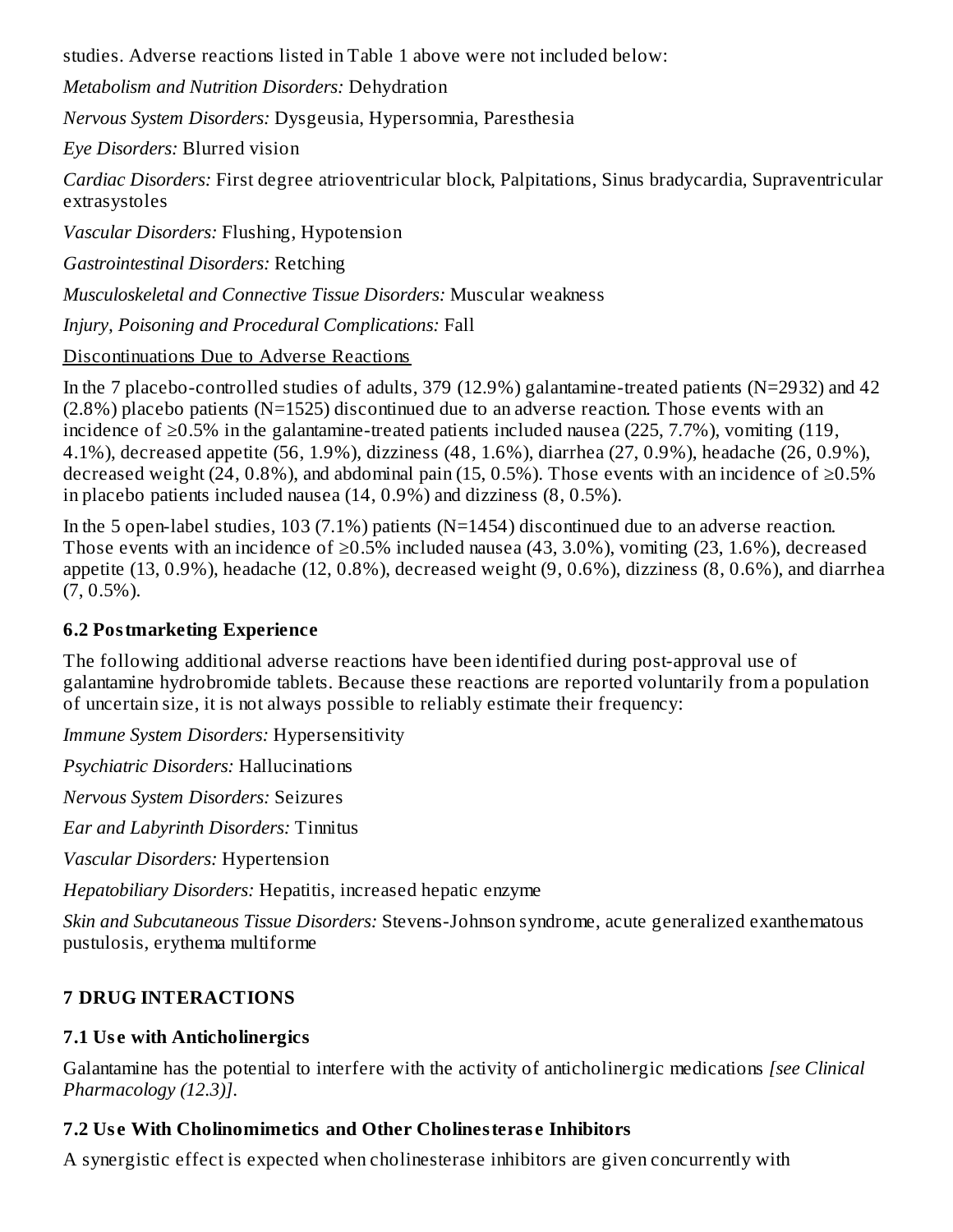succinylcholine, other cholinesterase inhibitors, similar neuromuscular blocking agents or cholinergic agonists such as bethanechol *[see Clinical Pharmacology (12.3)]*.

# **8 USE IN SPECIFIC POPULATIONS**

#### **8.1 Pregnancy**

Pregnancy Category C: There are no adequate and well-controlled studies in pregnant women. In studies conducted in animals, administration of galantamine during pregnancy resulted in developmental toxicity (increased incidence of morphological abnormalities and decreased growth in offspring) at doses similar to or greater than those used clinically. Galantamine hydrobromide tablets<sup>[]</sup> should be used during pregnancy only if the potential benefit justifies the potential risk to the fetus.

In rats, administration of galantamine (oral doses of 2, 8, or 16 mg/kg/day), from day 14 (females) or day 60 (males) prior to mating and continuing in females through the period of organogenesis, resulted in an increased incidence of fetal skeletal variations at the two highest doses. The no-effect dose for embryo-fetal developmental toxicity in rats (2 mg/kg/day) is approximately equal to the maximum recommended human dose (MRHD of 24 mg/day) on a body surface area (mg/m<sup>2</sup>) basis. When galantamine (oral doses of 4, 12, 28, or 48 mg/kg/day) was administered to pregnant rabbits throughout the period of organogenesis, small increases in fetal visceral malformations and skeletal variations were observed at the highest dose. The no-effect dose for embryo-fetal developmental toxicity in rabbits (28 mg/kg/day) is approximately 20 times the MRHD on a mg/ m<sup>2</sup> basis. In a study in which pregnant rats were orally dosed with galantamine (2, 8, or 16 mg/kg/day) from the beginning of organogenesis through day 21 post-partum, pup weights were decreased at birth and during the lactation period at the two highest doses. The no-effect dose for pre- and postnatal developmental toxicity in rats  $(2 \text{ mg/kg/day})$  is approximately equal to the MRHD on a mg/m<sup>2</sup> basis.

#### **8.3 Nursing Mothers**

It is not known whether this drug is excreted in human milk. Because many drugs are excreted in human milk, caution should be exercised when galantamine hydrobromide tablets are administered to a nursing woman.

# **8.4 Pediatric Us e**

The safety and effectiveness in pediatric patients have not been established.

# **8.5 Geriatric Us e**

Seven double-blind, placebo-controlled clinical trials and 5 open-label trials in a total of 4474 patients have investigated galantamine hydrobromide tablets in the treatment of mild to moderate dementia of the Alzheimer's type *[see Adverse Reactions (6.1) and Clinical Studies (14)]*. The mean age of patients enrolled in these clinical studies was 75 years; 78% of these patients were between 65 and 84 years of age, and 11% of patients were 85 years of age or older.

# **8.6 Hepatic Impairment**

In patients with moderate hepatic impairment, a dosage adjustment is recommended. The use of galantamine hydrobromide tablets in patients with severe hepatic impairment is not recommended. *[see Dosage and Administration (2.3) and Clinical Pharmacology (12.3)]*.

# **8.7 Renal Impairment**

In patients with a creatinine clearance of 9 to 59 mL/min, a dosage adjustment is recommended. The use of galantamine hydrobromide tablets in patients with creatinine clearance less than 9 mL/min is not recommended *[see Dosage and Administration (2.3) and Clinical Pharmacology (12.3)]*.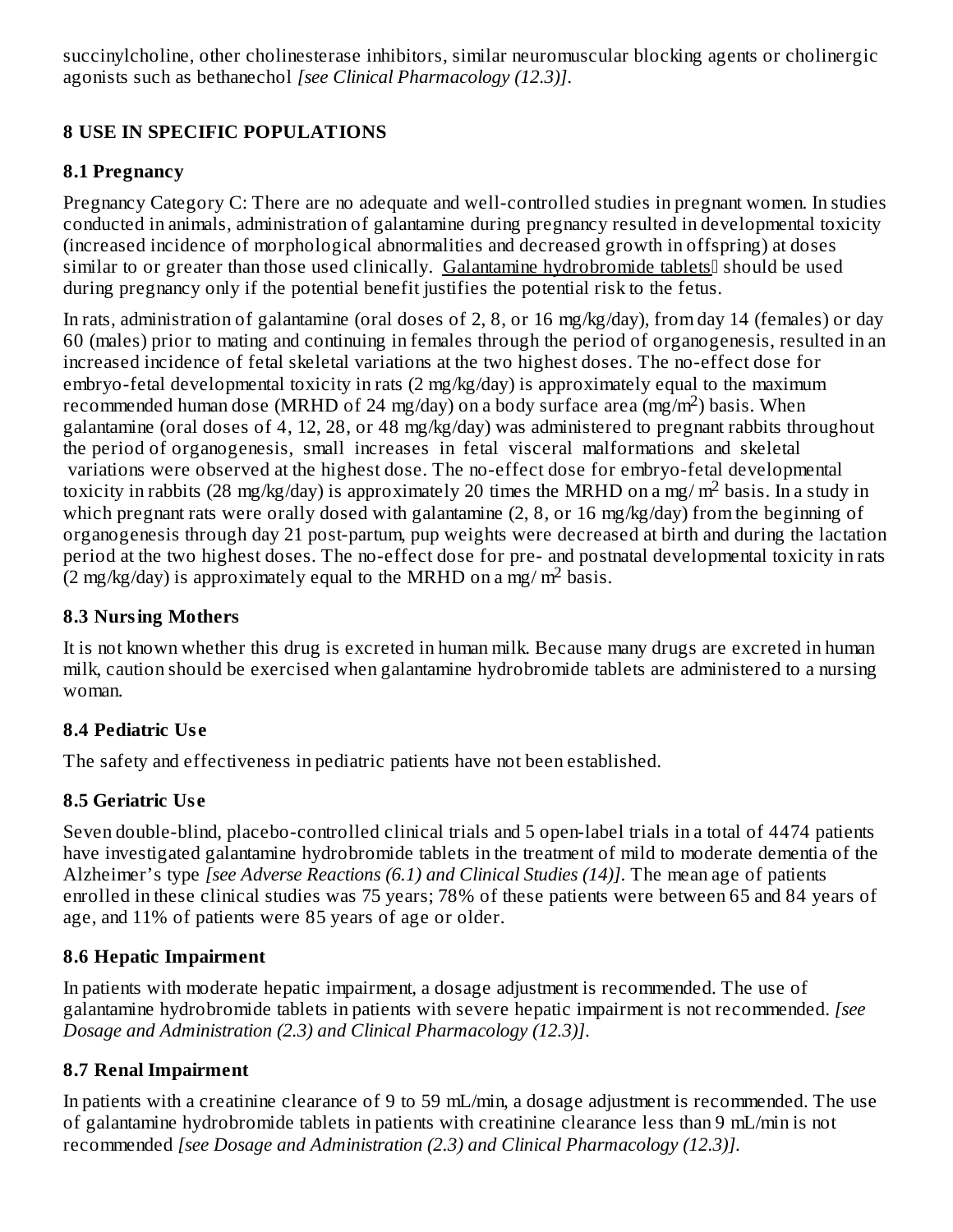#### **10 OVERDOSAGE**

Because strategies for the management of overdose are continually evolving, it is advisable to contact a poison control center to determine the latest recommendations for the management of an overdose of any drug.

As in any case of overdose, general supportive measures should be utilized. Signs and symptoms of significant overdosing of galantamine are predicted to be similar to those of overdosing of other cholinomimetics. These effects generally involve the central nervous system, the parasympathetic nervous system, and the neuromuscular junction. In addition to muscle weakness or fasciculations, some or all of the following signs of cholinergic crisis may develop: severe nausea, vomiting, gastrointestinal cramping, salivation, lacrimation, urination, defecation, sweating, bradycardia, hypotension, respiratory depression, collapse and convulsions. Increasing muscle weakness is a possibility and may result in death if respiratory muscles are involved.

Tertiary anticholinergics such as atropine may be used as an antidote for galantamine hydrobromide overdosage. Intravenous atropine sulfate titrated to effect is recommended at an initial dose of 0.5 to 1.0 mg i.v. with subsequent doses based upon clinical response. Atypical responses in blood pressure and heart rate have been reported with other cholinomimetics when co-administered with quaternary anticholinergics. It is not known whether galantamine and/or its metabolites can be removed by dialysis (hemodialysis, peritoneal dialysis, or hemofiltration). Dose-related signs of toxicity in animals included hypoactivity, tremors, clonic convulsions, salivation, lacrimation, chromodacryorrhea, mucoid feces, and dyspnea.

In one postmarketing report, one patient who had been taking 4 mg of galantamine daily for a week inadvertently ingested eight 4 mg tablets (32 mg total) on a single day. Subsequently, she developed bradycardia, QT prolongation, ventricular tachycardia and torsades de pointes accompanied by a brief loss of consciousness for which she required hospital treatment. Two additional cases of accidental ingestion of 32 mg (nausea, vomiting, and dry mouth; nausea, vomiting, and substernal chest pain) and one of 40 mg (vomiting), resulted in brief hospitalizations for observation with full recovery. One patient, who was prescribed 24 mg/day and had a history of hallucinations over the previous two vears, mistakenly received 24 mg twice daily for 34 days and developed hallucinations requiring hospitalization. Another patient, who was prescribed 16 mg/day of oral solution, inadvertently ingested 160 mg (40 mL) and experienced sweating, vomiting, bradycardia, and near-syncope one hour later, which necessitated hospital treatment. His symptoms resolved within 24 hours.

#### **11 DESCRIPTION**

Galantamine hydrobromide tablets, USP is a reversible, competitive acetylcholinesterase inhibitor. It is known chemically as

(4aS,6R,8aS)-4a,5,9,10,11,12-hexahydro-3-methoxy-11-methyl-6H-benzofuro[3a,3,2-ef][2]benzazepin-6-ol hydrobromide. It has an empirical formula of  $\rm C_{17}H_{21}NO_3$  •HBr and a molecular weight of 368.27. Galantamine hydrobromide is a white to almost white powder and is sparingly soluble in water. The structural formula for galantamine hydrobromide is: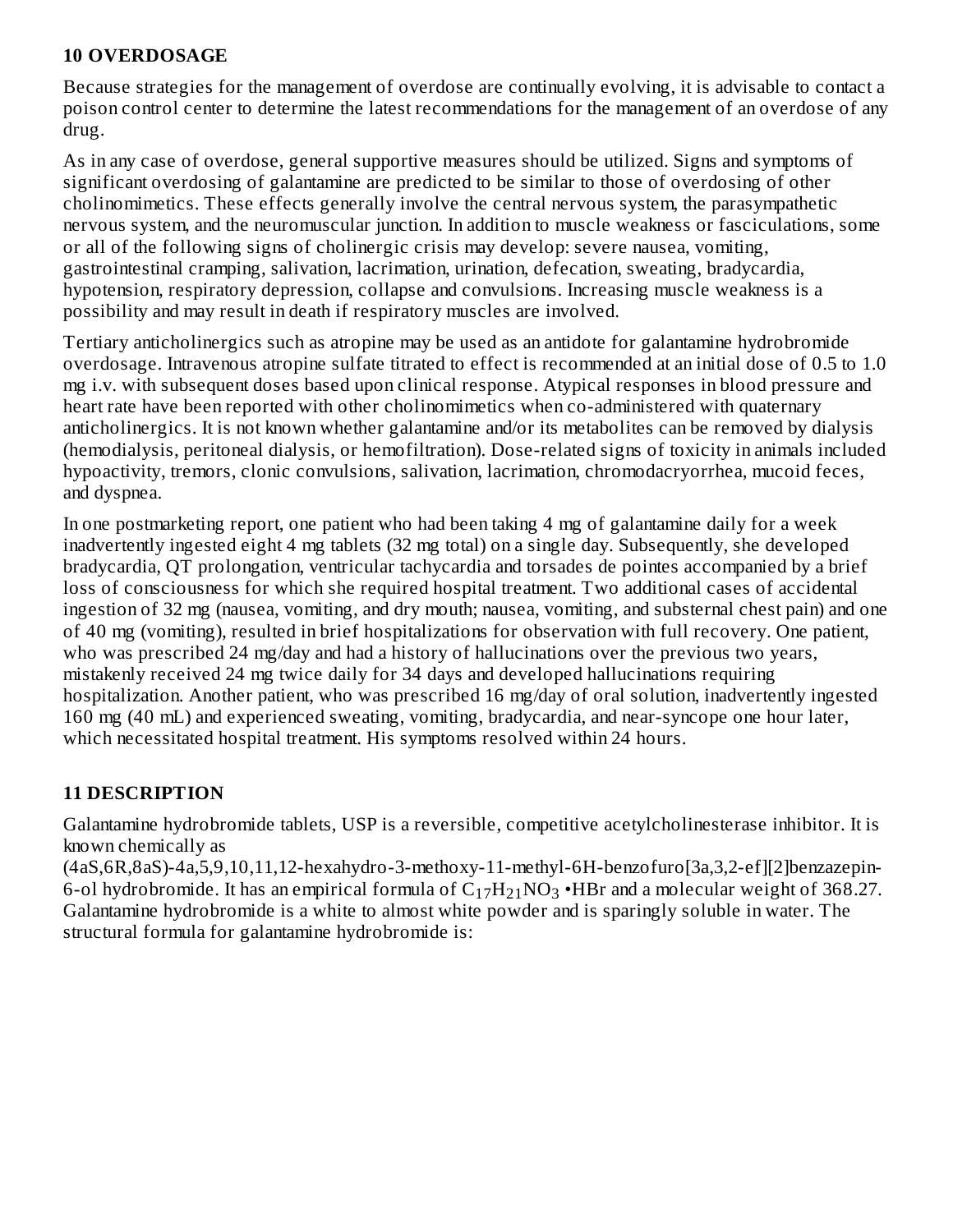

Galantamine hydrobromide tablets contain 4 mg, 8 mg, and 12 mg galantamine as 5.126, 10.253 and 15.379 mg of galantamine hydrobromide, respectively. Inactive ingredients include colloidal silicon dioxide, crospovidone, hypromellose, lactose monohydrate, pregelatinized starch, hydroxypropyl cellulose, magnesium stearate, microcrystalline cellulose and titanium dioxide. The 4 mg tablets contain PEG 400 and polysorbate 80. The 8 mg tablets contain D&C red #27, triacetin and FD&C blue #1. The 12 mg tablets contain triethyl citrate, FD&C yellow # 6 and iron oxide yellow.

# **12 CLINICAL PHARMACOLOGY**

#### **12.1 Mechanism of Action**

Although the etiology of cognitive impairment in Alzheimer's disease (AD) is not fully understood, it has been reported that acetylcholine-producing neurons degenerate in the brains of patients with Alzheimer's disease. The degree of this cholinergic loss has been correlated with degree of cognitive impairment and density of amyloid plaques (a neuropathological hallmark of Alzheimer's disease).

Galantamine, a tertiary alkaloid, is a competitive and reversible inhibitor of acetylcholinesterase. While the precise mechanism of galantamine's action is unknown, it is postulated to exert its therapeutic effect by enhancing cholinergic function. This is accomplished by increasing the concentration of acetylcholine through reversible inhibition of its hydrolysis by cholinesterase. If this mechanism is correct, galantamine's effect may lessen as the disease process advances and fewer cholinergic neurons remain functionally intact. There is no evidence that galantamine alters the course of the underlying dementing process.

#### **12.3 Pharmacokinetics**

The pharmacokinetics of galantamine are linear over a dose range of 8–32 mg/day.

#### Absorption and Distribution

Galantamine is absorbed with time to peak concentration of about 1 hour. The absolute bioavailability of galantamine is about 90%. The bioavailability of the tablet formulation was the same as the bioavailability of the oral solution formulation. Food did not affect the AUC of galantamine, but  $\mathsf{C}_{\max}$ was decreased by 25% and  $\rm T_{max}$  was delayed by 1.5 hours, when galantamine was administered with food. The mean volume of distribution of galantamine is 175 L.

The plasma protein binding of galantamine is 18% at therapeutically relevant concentrations. In whole blood, galantamine is mainly distributed to blood cells (52.7%). The blood to plasma concentration ratio of galantamine is 1.2.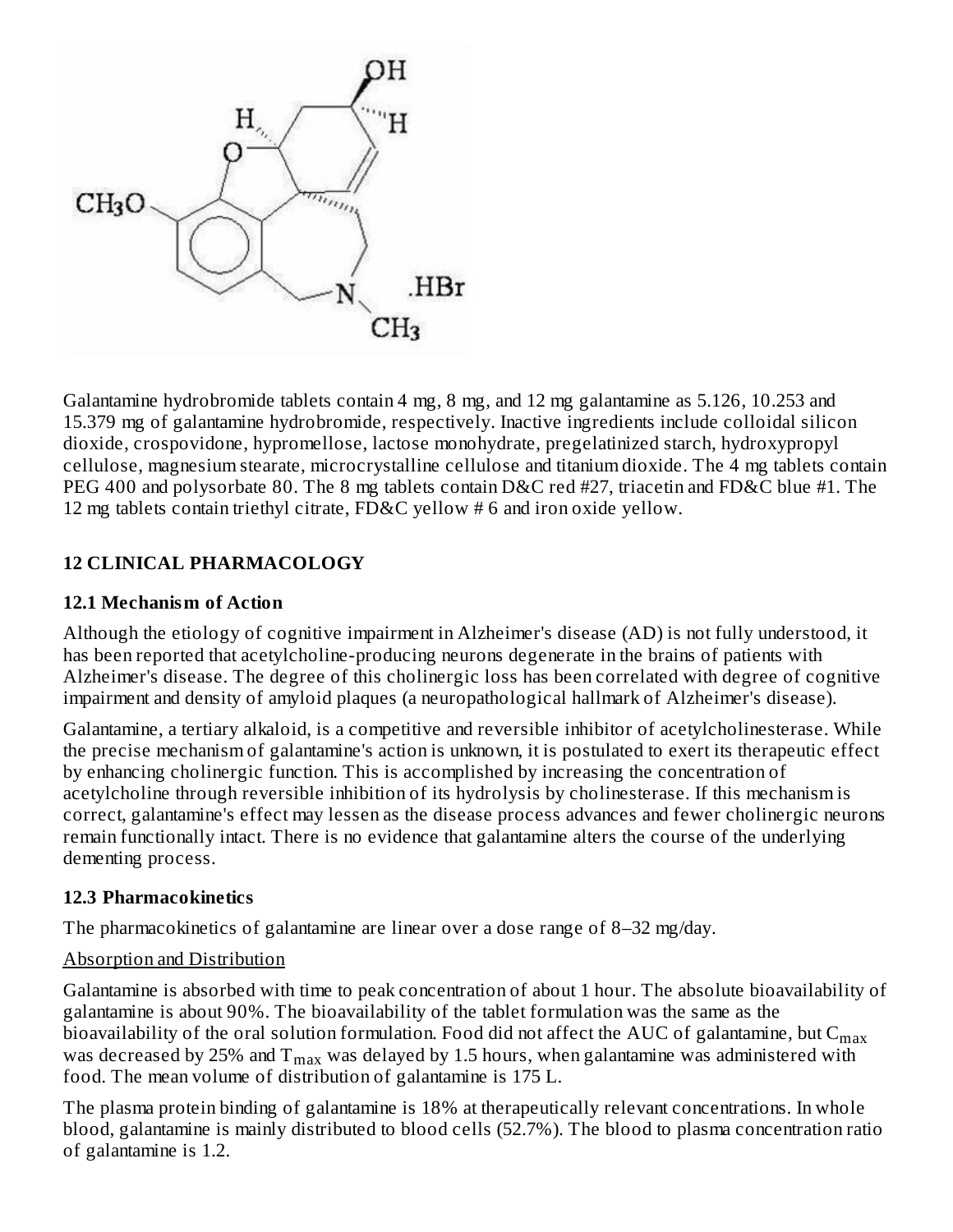#### Metabolism and Elimination

Galantamine is metabolized by hepatic cytochrome P450 enzymes, glucuronidated, and excreted unchanged in the urine. *In vitro* studies indicate that cytochrome CYP2D6 and CYP3A4 were the major cytochrome P450 isoenzymes involved in the metabolism of galantamine, and inhibitors of both pathways increase oral bioavailability of galantamine modestly. O-demethylation, mediated by CYP2D6 was greater in extensive metabolizers of CYP2D6 than in poor metabolizers. In plasma from both poor and extensive metabolizers, however, unchanged galantamine and its glucuronide accounted for most of the sample radioactivity.

In studies of oral  $^3\mathrm{H}\text{-}$ galantamine, unchanged galantamine and its glucuronide, accounted for most plasma radioactivity in poor and extensive CYP2D6 metabolizers. Up to 8 hours post-dose, unchanged galantamine accounted for 39–77% of the total radioactivity in the plasma, and galantamine glucuronide for 14–24%. By 7 days, 93–99% of the radioactivity had been recovered, with about 95% in urine and about 5% in the feces. Total urinary recovery of unchanged galantamine accounted for, on average, 32% of the dose and that of galantamine glucuronide for another 12% on average.

After i.v. or oral administration, about 20% of the dose was excreted as unchanged galantamine in the urine in 24 hours, representing a renal clearance of about 65 mL/min, about 20–25% of the total plasma clearance of about 300 mL/min. Galantamine has a terminal half-life of about 7 hours.

#### Specific Populations

# *Elderly*

Data from clinical trials in patients with Alzheimer's disease indicate that galantamine concentrations are 30–40% higher in those patients than in healthy young subjects.

# *Gender and Race*

A population pharmacokinetic analysis (on 539 men and 550 women) indicates that galantamine clearance is about 20% lower in women than in men (which is explained by a lower body weight in women) and that race (n=1029 White, 24 Black, 13 Asian and 23 other) did not affect the clearance of galantamine.

# *Hepatic Impairment*

Following a single 4 mg dose of galantamine tablets, the pharmacokinetics of galantamine in subjects with mild hepatic impairment (n=8; Child-Pugh score of 5–6) were similar to the pharmacokinetics of galantamine in healthy subjects. In patients with moderate hepatic impairment (n=8; Child Pugh score of 7–9), galantamine clearance was decreased by about 25% compared to galantamine clearance in normal volunteers. Exposure to galantamine would be expected to increase further with increasing degree of hepatic impairment *[see Dosage and Administration (2.2) and Use in Specific Populations (8.6)]*.

# *Renal Impairment*

Following a single 8 mg dose of galantamine tablets, AUC increased by 37% and 67% in patients with moderate and severe renal impairment, respectively, compared with normal volunteers *[see Dosage and Administration (2.3) and Use in Specific Populations (8.7)]*.

# *CYP2D6 Poor Metabolizers*

Approximately 7% of the normal population has a genetic variation that leads to reduced levels of activity of CYP2D6 isozyme. Such individuals have been referred to as poor metabolizers. After a single oral dose of 4 mg or 8 mg galantamine, CYP2D6 poor metabolizers demonstrated a similar  $\mathsf{C}_{\max}$ and about 35%  $\mathrm{AUC_\infty}$  increase of unchanged galantamine compared to extensive metabolizers.

A total of 356 patients with Alzheimer's disease enrolled in two Phase 3 studies were genotyped with respect to CYP2D6 (n=210 hetero-extensive metabolizers, 126 homo-extensive metabolizers, and 20 poor metabolizers). Population pharmacokinetic analysis indicated that there was a 25% decrease in median clearance in poor metabolizers compared to extensive metabolizers. Dosage adjustment is not necessary in patients identified as poor metabolizers as the dose of drug is individually titrated to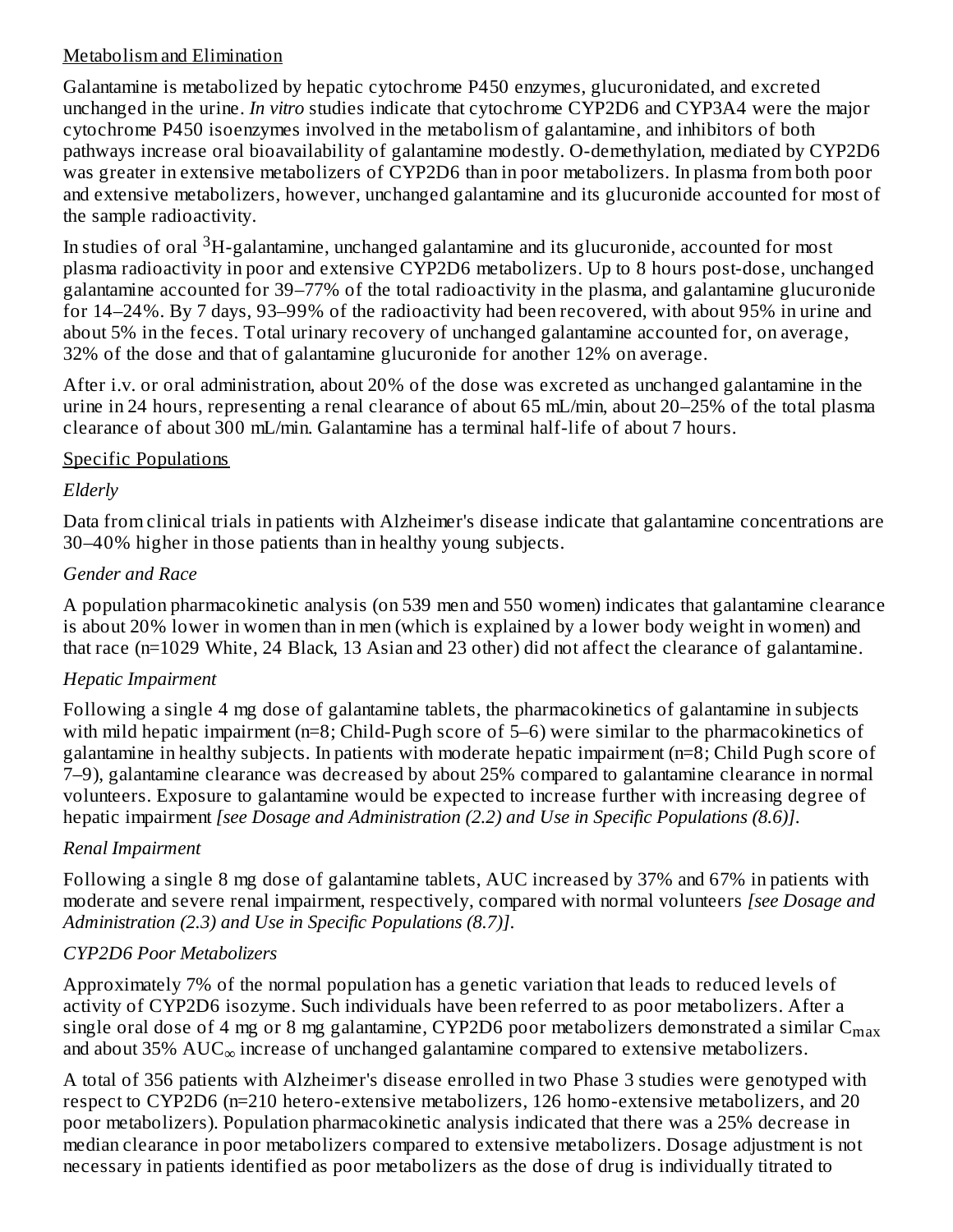# tolerability.

# Drug-Drug Interactions

Multiple metabolic pathways and renal excretion are involved in the elimination of galantamine so no single pathway appears predominant. Based on *in vitro* studies, CYP2D6 and CYP3A4 were the major enzymes involved in the metabolism of galantamine. CYP2D6 was involved in the formation of Odesmethyl-galantamine, whereas CYP3A4 mediated the formation of galantamine-N-oxide. Galantamine is also glucuronidated and excreted unchanged in urine.

# *Effect of Other Drugs on Galantamine*

# • CYP3A4 Inhibitors:

*Ketoconazole*

Ketoconazole, a strong inhibitor of CYP3A4 and an inhibitor of CYP2D6, when administered at a dose of 200 mg two times a day for 4 days, increased the AUC of galantamine by 30%. *Erythromycin*

Erythromycin, a moderate inhibitor of CYP3A4, when administered at a dose of 500 mg four times a day for 4 days, affected the AUC of galantamine minimally (10% increase).

• CYP2D6 Inhibitors:

A population pharmacokinetics analysis on a database of 852 patients with Alzheimer's disease showed that the clearance of galantamine was reduced about 25–33% by the concurrent administration of amitriptyline (n=17), fluoxetine (n=48), fluvoxamine (n=14), and quinidine (n=7), all of which are known inhibitors of CYP2D6.

*Paroxetine*

Paroxetine, a strong inhibitor of CYP2D6, when administered at a dose of 20 mg/day for 16 days, increased the oral bioavailability of galantamine by about 40%.

• H<sub>2</sub> Antagonists

Galantamine was administered as a single dose of 4 mg on Day 2 of a 3-day treatment with either cimetidine (800 mg daily) or ranitidine (300 mg daily). Cimetidine increased the bioavailability of galantamine by approximately 16%. Ranitidine had no effect on the pharmacokinetics of galantamine.

• Memantine

Memantine, an N-methyl-D-aspartate receptor antagonist, when administered at a dose of 10 mg two times a day, had no effect on the pharmacokinetics of galantamine (16 mg/day) at steady state.

# *Effect of Galantamine on Other Drugs*

• In Vitro Studies

*In vitro* studies show that galantamine did not inhibit the metabolic pathways catalyzed by CYP1A2, CYP2A6, CYP3A4, CYP4A, CYP2C, CYP2D6 or CYP2E1. This indicates that the inhibitory potential of galantamine towards the major forms of cytochrome P450 is very low.

• In Vivo Studies

*Warfarin*

Multiple doses of galantamine at 24 mg/day had no effect on the pharmacokinetics of R- and Swarfarin (administered in a single dose of 25 mg) or on the increased prothrombin time induced by warfarin. The protein binding of warfarin was unaffected by galantamine. *Digoxin*

Multiple doses of galantamine at 24 mg/day had no effect on the steady-state pharmacokinetics of digoxin (at a dose of 0.375 mg once daily) when those two drugs were co-administered. In that study, however, one healthy subject was hospitalized on account of 2nd and 3rd degree heart block and bradycardia.

# **13 NON-CLINICAL TOXICOLOGY**

# **13.1 Carcinogenesis, Mutagenesis, Impairment of Fertility**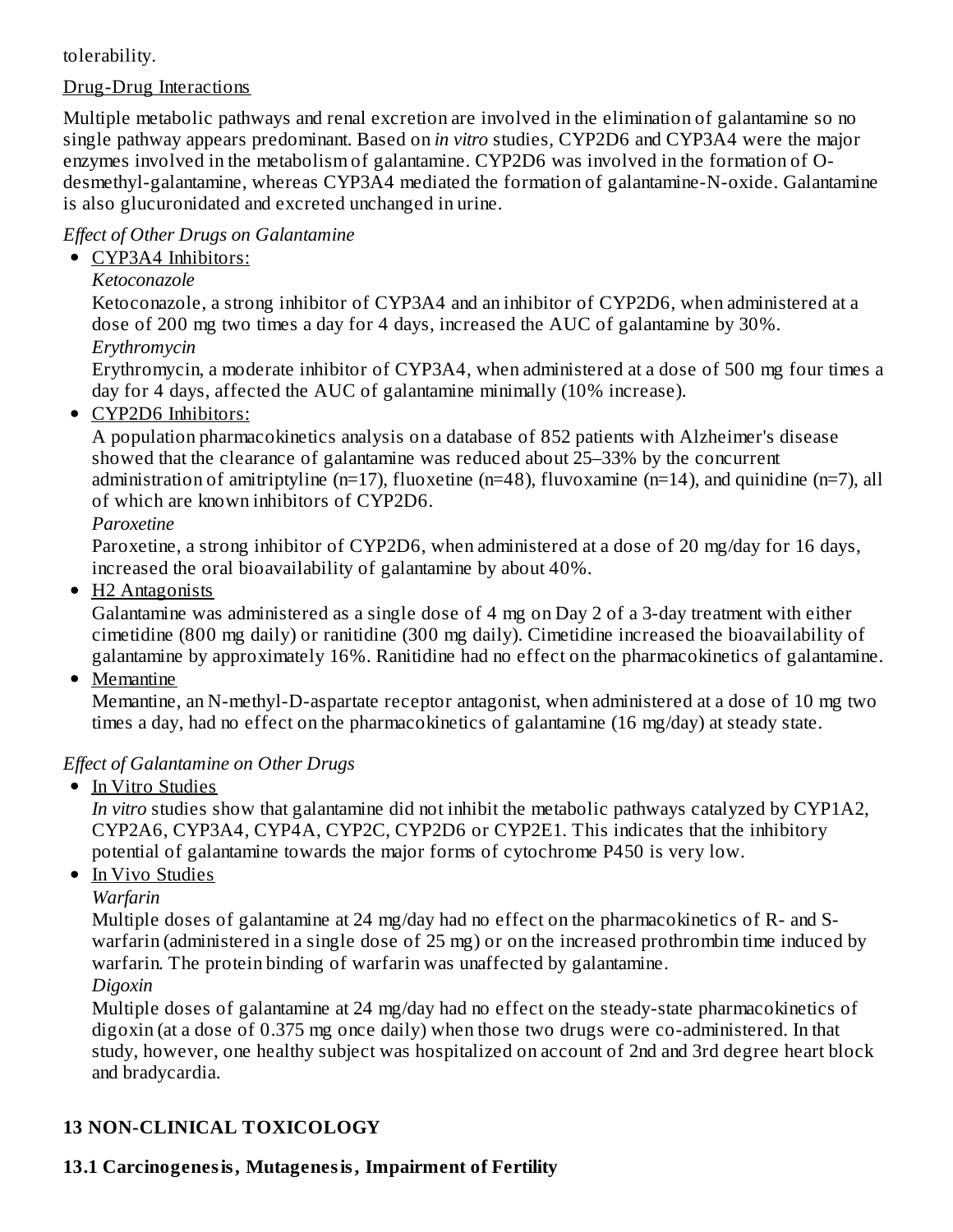#### **Carcinogenesis**

In a 24-month oral carcinogenicity study in rats, an increase in endometrial adenocarcinomas was observed at 10 mg/kg/day (4 times the MRHD of 24 mg/day on a mg/m<sup>2</sup> basis or 6 times on a plasma exposure [AUC] basis) and 30 mg/kg/day (12 times MRHD on a mg/m<sup>2</sup> basis or 19 times on an AUC basis). No increase in neoplastic changes was observed in females at 2.5 mg/kg/day (equivalent to the MRHD on a mg/m<sup>2</sup> basis or 2 times on an AUC basis) or in males up to the highest dose tested of 30 mg/kg/day (12 times the MRHD on a mg/m<sup>2</sup> and AUC basis).

Galantamine was not carcinogenic in a 6-month carcinogenicity study in transgenic (P 53-deficient) mice at oral doses up to 20 mg/kg/day, or in a 24-month carcinogenicity study in mice at oral doses up to 10 mg/kg/day (equivalent to the MRHD on a plasma AUC basis).

#### **Mutagenesis**

Galantamine was negative in a battery of *in vitro* (bacterial reverse mutation, mouse lymphoma *tk*, and chromosomal aberration in mammalian cells) and *in vivo* (mouse micronucleus) genotoxicity assays.

#### Impairment of Fertility

No impairment of fertility was seen in rats given up to 16 mg/kg/day (7 times the MRHD on a mg/m<sup>2</sup> basis) for 14 days prior to mating in females and for 60 days prior to mating in males.

# **14 CLINICAL STUDIES**

The effectiveness of galantamine as a treatment for Alzheimer's disease is demonstrated by the results of 5 randomized, double-blind, placebo-controlled clinical investigations in patients with probable Alzheimer's disease, 4 with the immediate-release tablet and 1 with the extended-release capsule [diagnosed by NINCDS-ADRDA criteria, with Mini-Mental State Examination scores that were ≥10 and ≤24]. Doses studied with the tablet formulation were 8–32 mg/day given as twice daily doses. In 3 of the 4 studies with the tablet, patients were started on a low dose of 8 mg, then titrated weekly by 8 mg/day to 24 or 32 mg as assigned. In the fourth study (USA 4-week Dose Escalation Fixed-Dose Study) dose escalation of 8 mg/day occurred over 4-week intervals. The mean age of patients participating in these 4 galantamine trials was 75 years with a range of 41 to 100. Approximately 62% of patients were women and 38% were men. The racial distribution was White 94%, Black 3% and other races 3%. Two other studies examined a three times daily dosing regimen; these also showed or suggested benefit but did not suggest an advantage over twice daily dosing.

# **14.1 Study Outcome Measures**

In each study, the primary effectiveness of galantamine was evaluated using a dual outcome assessment strategy as measured by the Alzheimer's Disease Assessment Scale (ADAS-cog) and the Clinician's Interview Based Impression of Change that required the use of caregiver information (CIBIC-plus).

The ability of galantamine to improve cognitive performance was assessed with the cognitive sub-scale of the Alzheimer's Disease Assessment Scale (ADAS-cog), a multi-item instrument that has been extensively validated in longitudinal cohorts of Alzheimer's disease patients. The ADAS-cog examines selected aspects of cognitive performance including elements of memory, orientation, attention, reasoning, language and praxis. The ADAS-cog scoring range is from 0 to 70, with higher scores indicating greater cognitive impairment. Elderly normal adults may score as low as 0 or 1, but it is not unusual for non-demented adults to score slightly higher.

The patients recruited as participants in each study using the tablet formulation had mean scores on ADAS-cog of approximately 27 units, with a range from 5 to 69. Experience gained in longitudinal studies of ambulatory patients with mild to moderate Alzheimer's disease suggests that they gain 6 to 12 units a year on the ADAS-cog. Lesser degrees of change, however, are seen in patients with very mild or very advanced disease because the ADAS-cog is not uniformly sensitive to change over the course of the disease. The annualized rate of decline in the placebo patients participating in galantamine trials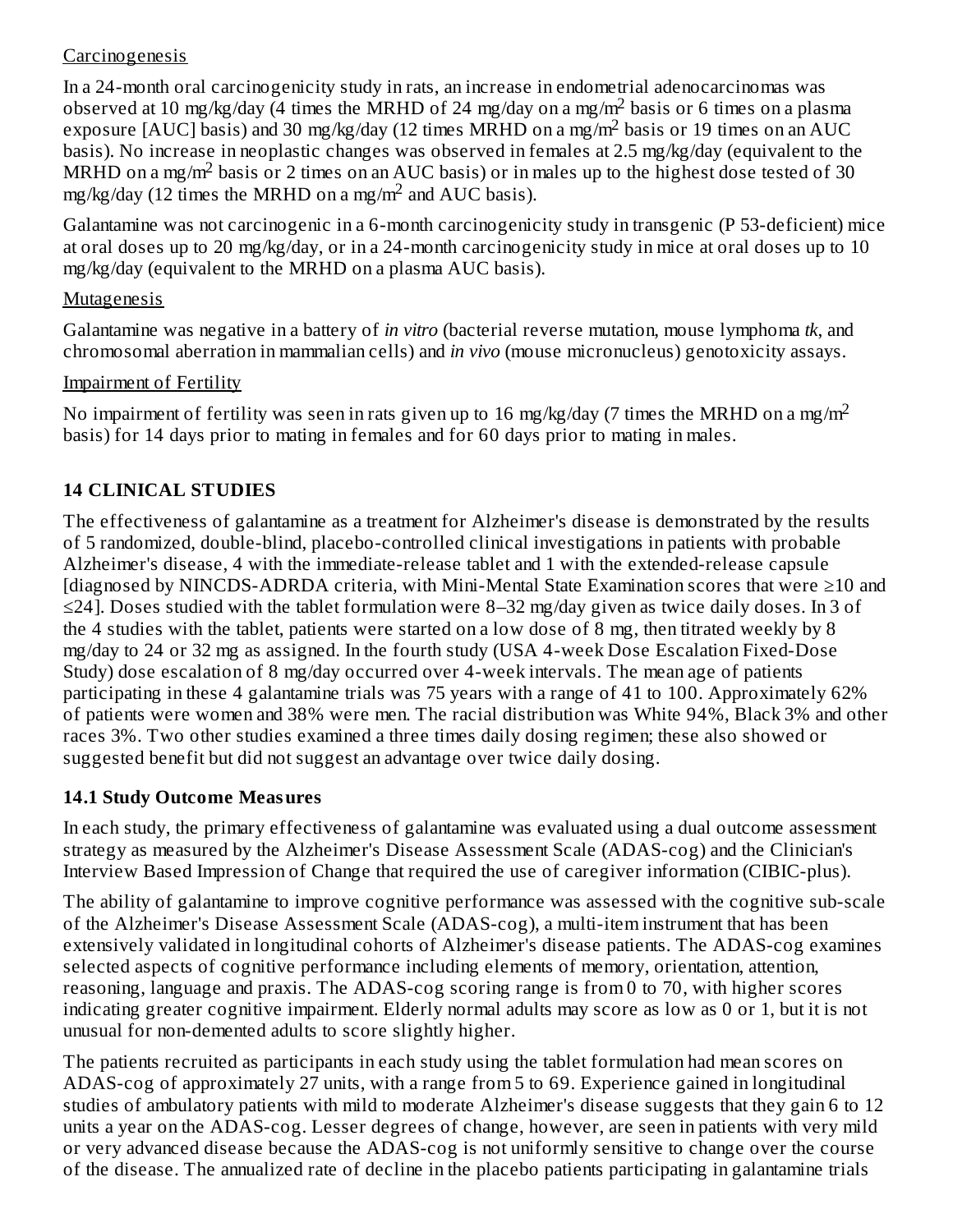was approximately 4.5 units per year.

The ability of galantamine to produce an overall clinical effect was assessed using a Clinician's Interview Based Impression of Change that required the use of caregiver information, the CIBIC-plus. The CIBIC-plus is not a single instrument and is not a standardized instrument like the ADAS-cog. Clinical trials for investigational drugs have used a variety of CIBIC formats, each different in terms of depth and structure. As such, results from a CIBIC-plus reflect clinical experience from the trial or trials in which it was used and cannot be compared directly with the results of CIBIC-plus evaluations from other clinical trials. The CIBIC-plus used in the trials was a semi-structured instrument based on a comprehensive evaluation at baseline and subsequent time-points of 4 major areas of patient function: general, cognitive, behavioral and activities of daily living. It represents the assessment of a skilled clinician based on his/her observation at an interview with the patient, in combination with information supplied by a caregiver familiar with the behavior of the patient over the interval rated. The CIBIC-plus is scored as a seven point categorical rating, ranging from a score of 1, indicating "markedly improved," to a score of 4, indicating "no change" to a score of 7, indicating "marked worsening." The CIBIC-plus has not been systematically compared directly to assessments not using information from caregivers (CIBIC) or other global methods.

# **14.2 Immediate-Releas e Tablets**

# U.S. Twenty-One Week Fixed-Dose Study

In a study of 21 weeks duration, 978 patients were randomized to doses of 8, 16, or 24 mg of galantamine per day, or to placebo, each given in 2 divided doses. Treatment was initiated at 8 mg/day for all patients randomized to galantamine, and increased by 8 mg/day every 4 weeks. Therefore, the maximum titration phase was 8 weeks and the minimum maintenance phase was 13 weeks (in patients randomized to 24 mg/day of galantamine).

# *Effects on the ADAS-cog*

Figure 1 illustrates the time course for the change from baseline in ADAS-cog scores for all four dose groups over the 21 weeks of the study. At 21 weeks of treatment, the mean differences in the ADAScog change scores for the galantamine-treated patients compared to the patients on placebo were 1.7, 3.3, and 3.6 units for the 8, 16 and 24 mg/day treatments, respectively. The 16 mg/day and 24 mg/day treatments were statistically significantly superior to placebo and to the 8 mg/day treatment. There was no statistically significant difference between the 16 mg/day and 24 mg/day dose groups.

#### **Figure 1: Time-Cours e of the Change From Bas eline in ADAS-cog Score for Patients Completing 21 Weeks (5 Months) of Treatment**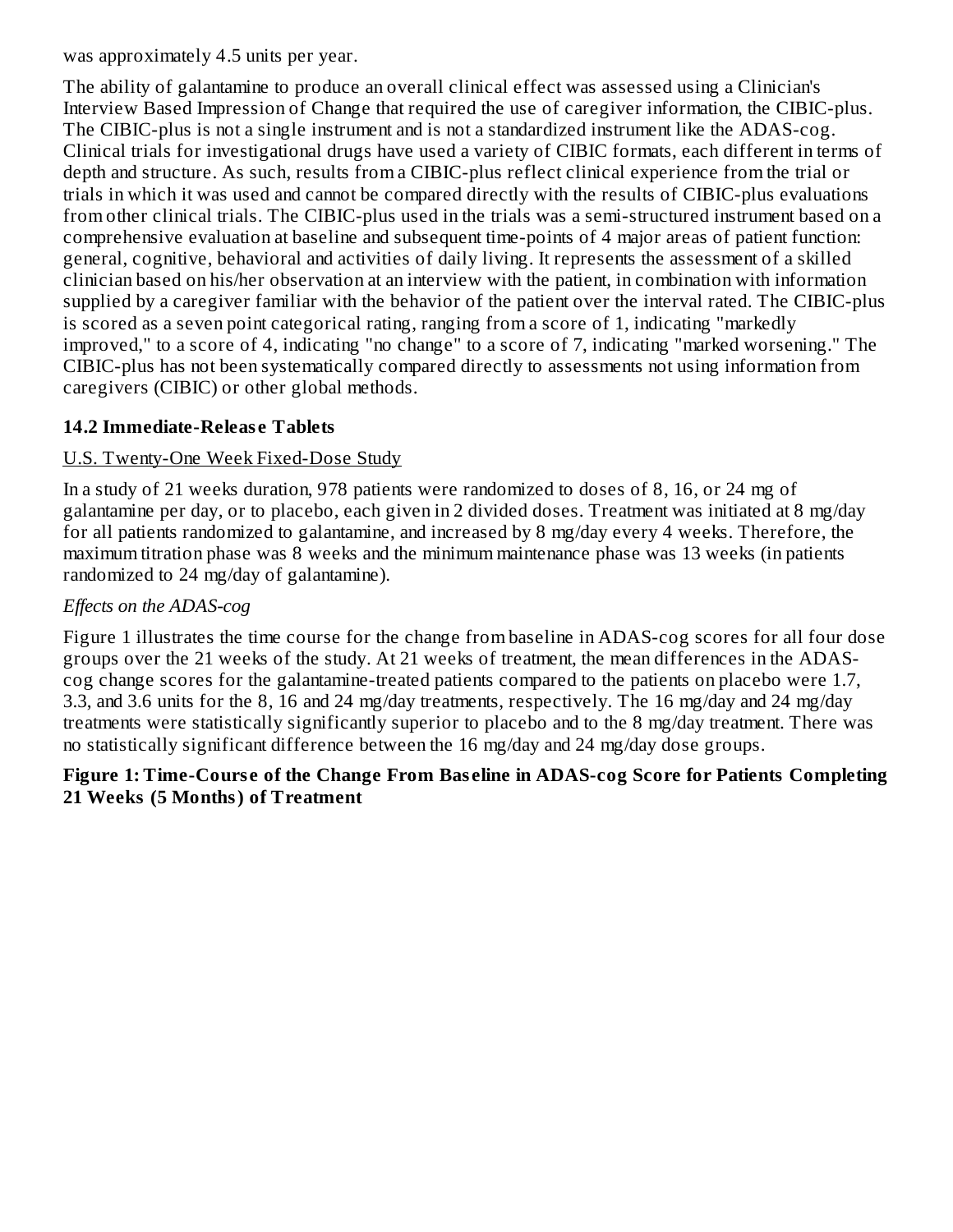

Figure 2 illustrates the cumulative percentages of patients from each of the four treatment groups who had attained at least the measure of improvement in ADAS-cog score shown on the X-axis. Three change scores (10-point, 7-point and 4-point reductions) and no change in score from baseline have been identified for illustrative purposes, and the percent of patients in each group achieving that result is shown in the inset table.

The curves demonstrate that both patients assigned to galantamine and placebo have a wide range of responses, but that the galantamine groups are more likely to show the greater improvements.

**Figure 2: Cumulative Percentage of Patients Completing 21 Weeks of Double-Blind Treatment With Specified Changes From Bas eline in ADAS-cog Scores. The Percentages of Randomized Patients Who Completed the Study Were: Placebo 84%, 8 mg/day 77%, 16 mg/day 78% and 24 mg/day 78%.**

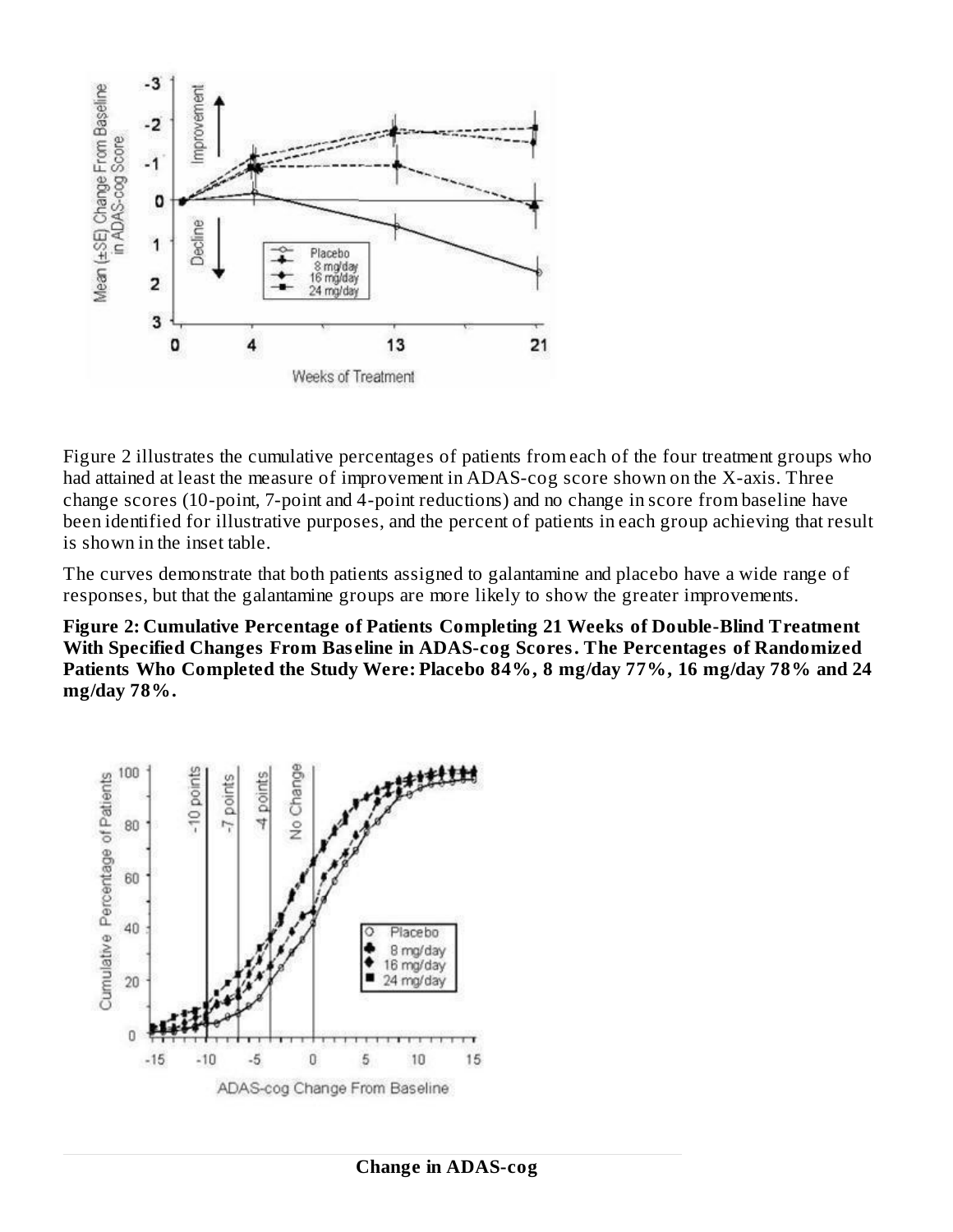| <b>Treatment</b>    | $-10$ | -7    | -4     | -0    |
|---------------------|-------|-------|--------|-------|
| Placebo             | 3.6%  | 7.6%  | 19.6 % | 41.8% |
| $8 \text{ mg/day}$  | 5.9%  | 13.9% | 25.7%  | 46.5% |
| $16 \text{ mg/day}$ | 7.2%  | 15.9% | 35.6%  | 65.4% |
| $24 \text{ mg/day}$ | 10.4% | 22.3% | 37.0%  | 64.9% |

# *Effects on the CIBIC-plus*

Figure 3 is a histogram of the percentage distribution of CIBIC-plus scores attained by patients assigned to each of the four treatment groups who completed 21 weeks of treatment. The galantamineplacebo differences for these groups of patients in mean rating were 0.15, 0.41 and 0.44 units for the 8, 16 and 24 mg/day treatments, respectively. The 16 mg/day and 24 mg/day treatments were statistically significantly superior to placebo. The differences vs. the 8 mg/day treatment for the 16 and 24 mg/day treatments were 0.26 and 0.29, respectively. There were no statistically significant differences between the 16 mg/day and 24 mg/day dose groups.

# **Figure 3: Distribution of CIBIC-plus Ratings at Week 21**



# U.S. Twenty-Six Week Fixed-Dose Study

In a study of 26 weeks duration, 636 patients were randomized to either a dose of 24 mg or 32 mg of galantamine per day, or to placebo, each given in two divided doses. The 26-week study was divided into a 3-week dose titration phase and a 23-week maintenance phase.

# *Effects on the ADAS-cog*

Figure 4 illustrates the time course for the change from baseline in ADAS-cog scores for all three dose groups over the 26 weeks of the study. At 26 weeks of treatment, the mean differences in the ADAS-cog change scores for the galantamine-treated patients compared to the patients on placebo were 3.9 and 3.8 units for the 24 mg/day and 32 mg/day treatments, respectively. Both treatments were statistically significantly superior to placebo, but were not significantly different from each other.

#### **Figure 4: Time-Cours e of the Change From Bas eline in ADAS-cog Score for Patients Completing 26 Weeks of Treatment**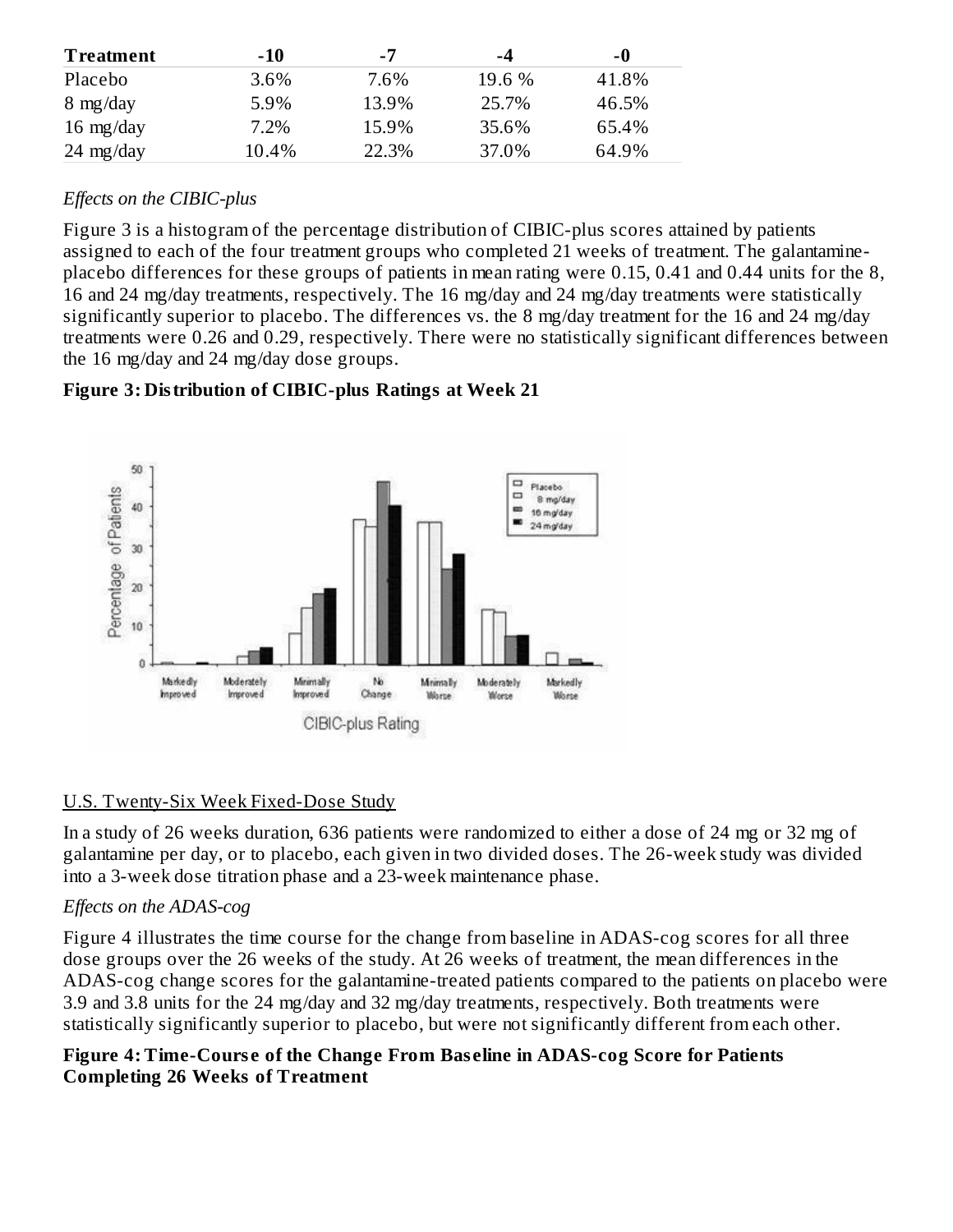

Figure 5 illustrates the cumulative percentages of patients from each of the three treatment groups who had attained at least the measure of improvement in ADAS-cog score shown on the X-axis. Three change scores (10-point, 7-point and 4-point reductions) and no change in score from baseline have been identified for illustrative purposes, and the percent of patients in each group achieving that result is shown in the inset table.

The curves demonstrate that both patients assigned to galantamine and placebo have a wide range of responses, but that the galantamine groups are more likely to show the greater improvements. A curve for an effective treatment would be shifted to the left of the curve for placebo, while an ineffective or deleterious treatment would be superimposed upon, or shifted to the right of the curve for placebo, respectively.

|                     |       |       | <b>Change in ADAS-cog</b> |       |
|---------------------|-------|-------|---------------------------|-------|
| <b>Treatment</b>    | $-10$ | -7    | -4                        | -0    |
| Placebo             | 2.1%  | 5.7%  | 16.6 %                    | 43.9% |
| $24 \text{ mg/day}$ | 7.6%  | 18.3% | 33.6%                     | 64.1% |
| $32 \text{ mg/day}$ | 11.1% | 19.7% | 33.3%                     | 58.1% |

**Figure 5: Cumulative Percentage of Patients Completing 26 Weeks of Double-Blind Treatment With Specified Changes From Bas eline in ADAS-cog Scores. The Percentages of Randomized Patients Who Completed the Study Were: Placebo 81%, 24 mg/day 68%, and 32 mg/day 58%.**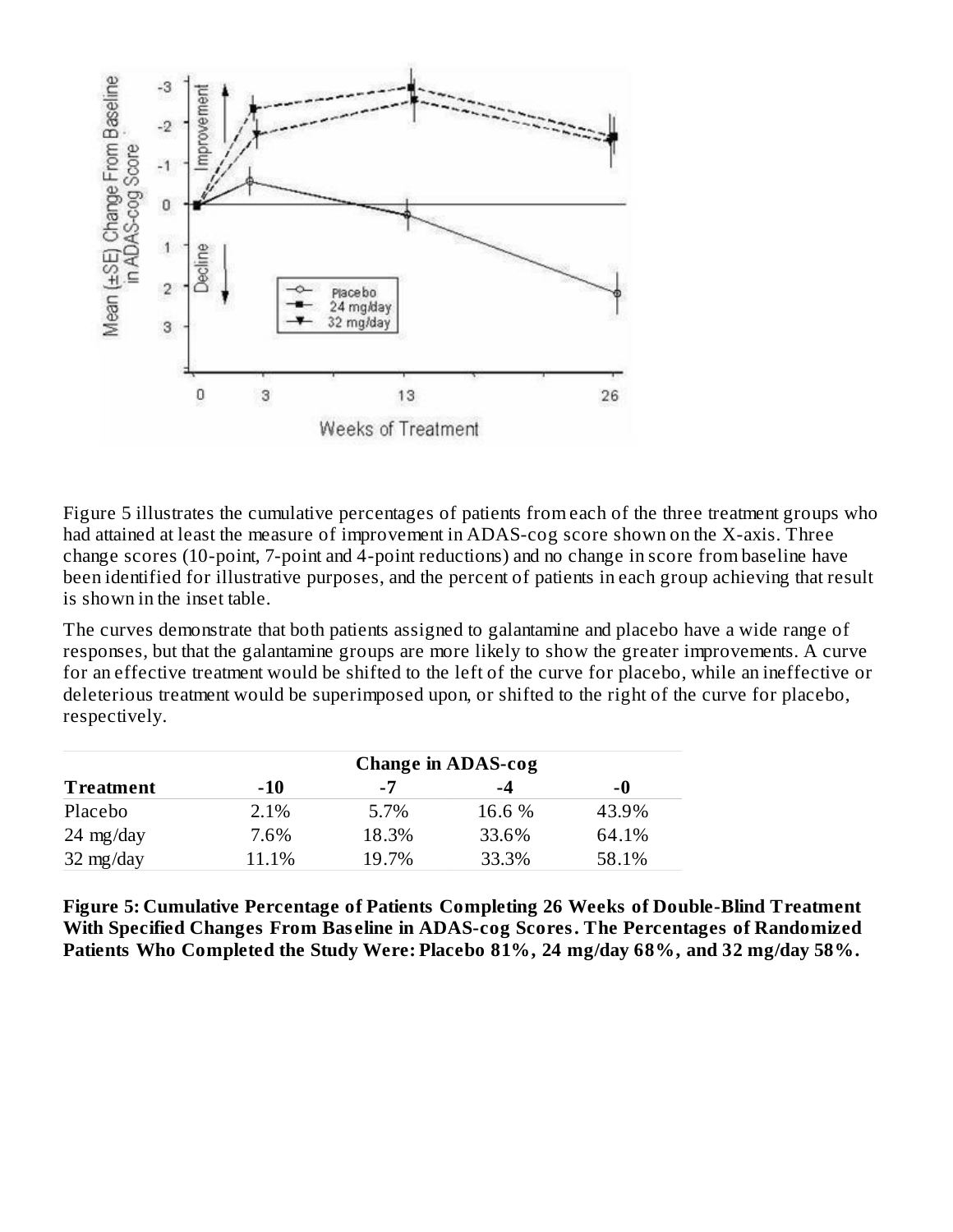

#### *Effects on the CIBIC-plus*

Figure 6 is a histogram of the percentage distribution of CIBIC-plus scores attained by patients assigned to each of the three treatment groups who completed 26 weeks of treatment. The mean galantamine-placebo differences for these groups of patients in the mean rating were 0.28 and 0.29 units for 24 and 32 mg/day of galantamine, respectively. The mean ratings for both groups were statistically significantly superior to placebo, but were not significantly different from each other.

**Figure 6: Distribution of CIBIC-plus Ratings at Week 26**



# International Twenty-Six Week Fixed-Dose Study

In a study of 26 weeks duration identical in design to the USA 26-Week Fixed-Dose Study, 653 patients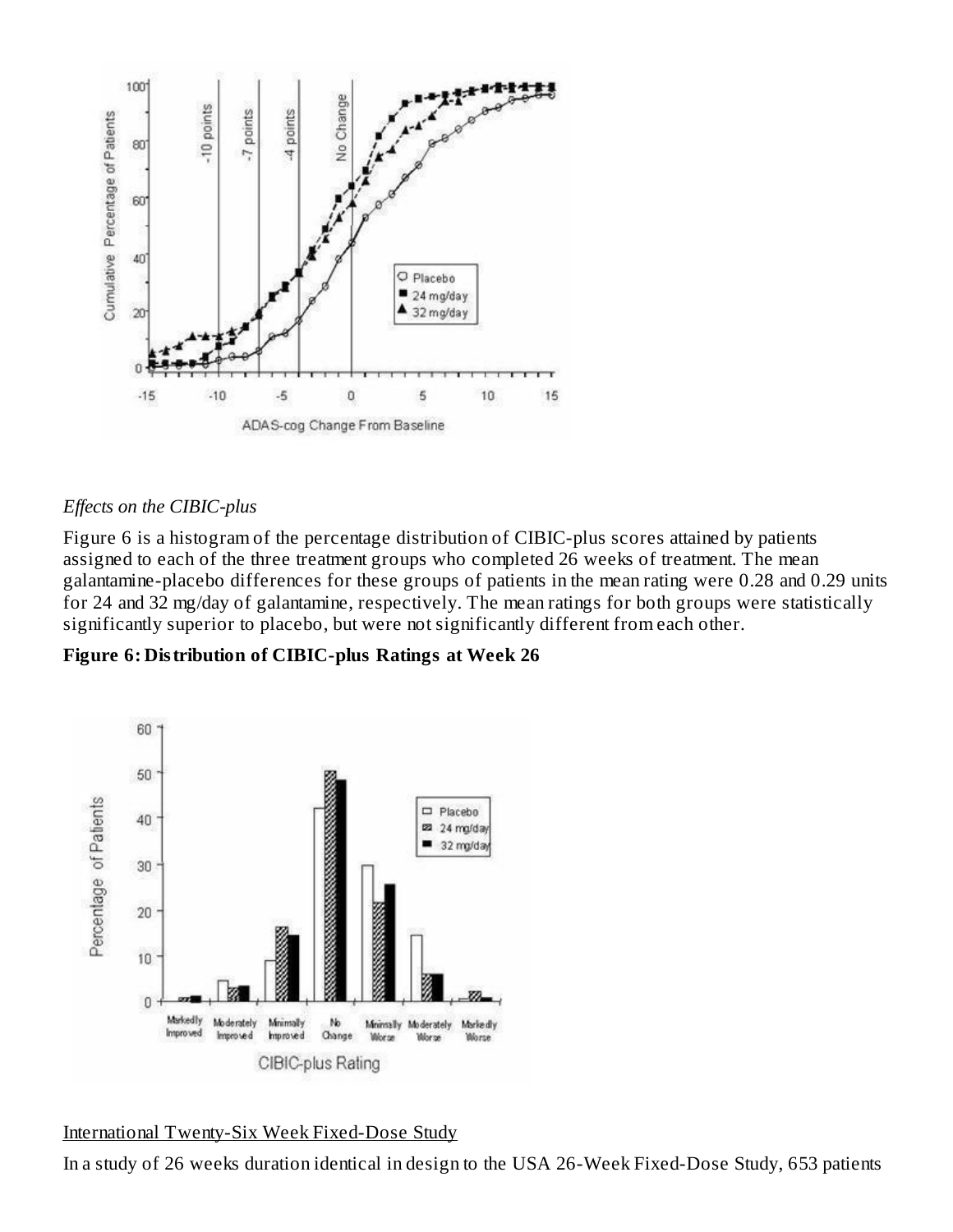were randomized to either a dose of 24 mg or 32 mg of galantamine per day, or to placebo, each given in two divided doses. The 26-week study was divided into a 3-week dose titration phase and a 23-week maintenance phase.

#### *Effects on the ADAS-cog*

Figure 7 illustrates the time course for the change from baseline in ADAS-cog scores for all three dose groups over the 26 weeks of the study. At 26 weeks of treatment, the mean differences in the ADAS-cog change scores for the galantamine-treated patients compared to the patients on placebo were 3.1 and 4.1 units for the 24 mg/day and 32 mg/day treatments, respectively. Both treatments were statistically significantly superior to placebo, but were not significantly different from each other.

#### **Figure 7: Time-Cours e of the Change From Bas eline in ADAS-cog Score for Patients Completing 26 Weeks of Treatment**



Figure 8 illustrates the cumulative percentages of patients from each of the three treatment groups who had attained at least the measure of improvement in ADAS-cog score shown on the X-axis. Three change scores (10-point, 7-point and 4-point reductions) and no change in score from baseline have been identified for illustrative purposes, and the percent of patients in each group achieving that result is shown in the inset table.

The curves demonstrate that both patients assigned to galantamine and placebo have a wide range of responses, but that the galantamine groups are more likely to show the greater improvements.

**Figure 8: Cumulative Percentage of Patients Completing 26 Weeks of Double-Blind Treatment With Specified Changes From Bas eline in ADAS-cog Scores. The Percentages of Randomized Patients Who Completed the Study Were: Placebo 87%, 24 mg/day 80%, and 32 mg/day 75%.**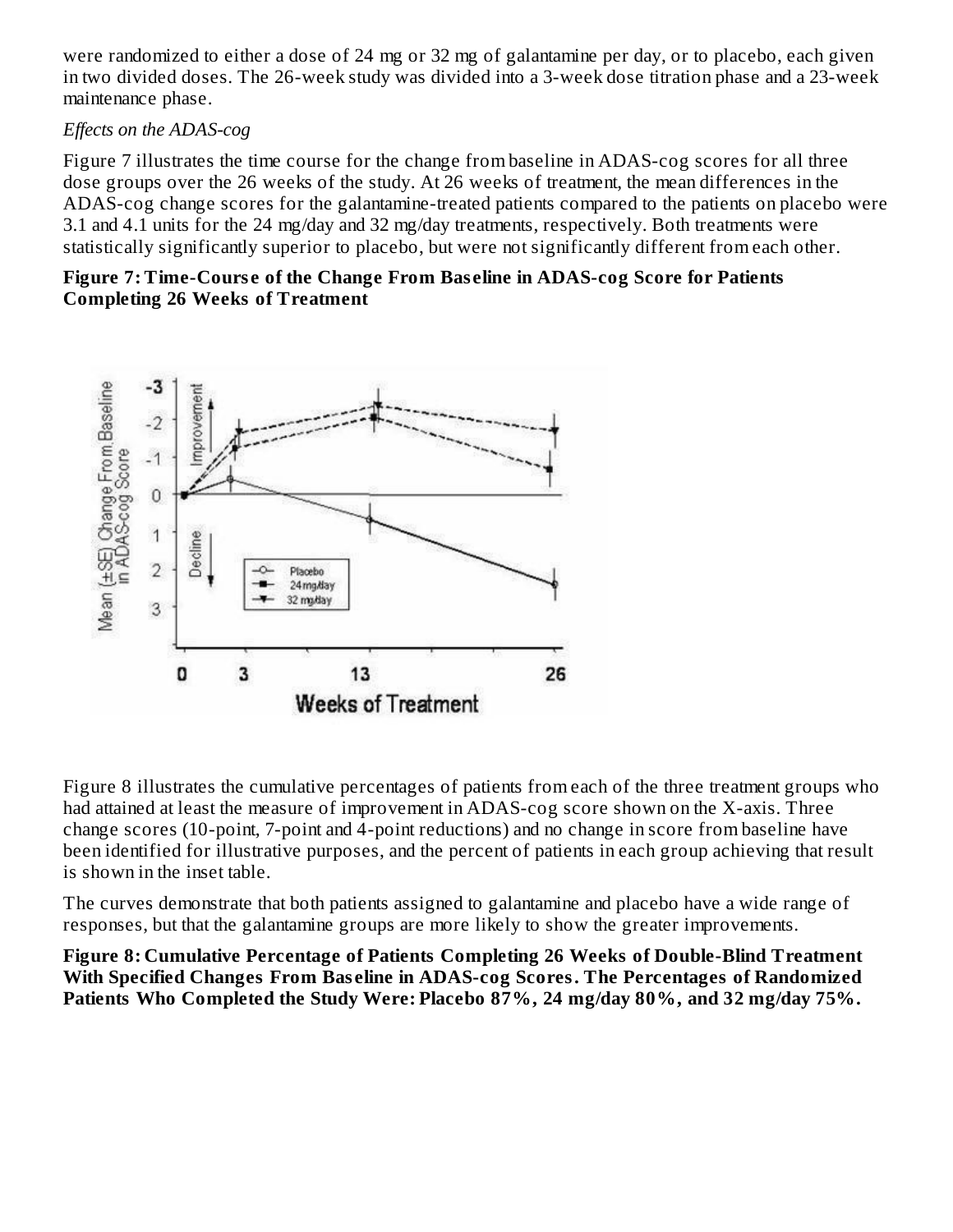

|                     | <b>Change in ADAS-cog</b> |       |        |       |  |  |  |
|---------------------|---------------------------|-------|--------|-------|--|--|--|
| <b>Treatment</b>    | $-10$                     | $-7$  | -4     | -0    |  |  |  |
| Placebo             | 1.2%                      | 5.8%  | 15.2 % | 39.8% |  |  |  |
| $24 \text{ mg/day}$ | 4.5%                      | 15.4% | 30.8%  | 65.4% |  |  |  |
| $32 \text{ mg/day}$ | 7.9%                      | 19.7% | 34.9%  | 63.8% |  |  |  |

#### *Effects on the CIBIC-plus*

Figure 9 is a histogram of the percentage distribution of CIBIC-plus scores attained by patients assigned to each of the three treatment groups who completed 26 weeks of treatment. The mean galantamine-placebo differences for these groups of patients in the mean rating of change from baseline were 0.34 and 0.47 for 24 and 32 mg/day of galantamine respectively. The mean ratings for the galantamine groups were statistically significantly superior to placebo, but were not significantly different from each other.

#### **Figure 9: Distribution of CIBIC-plus Rating at Week 26**

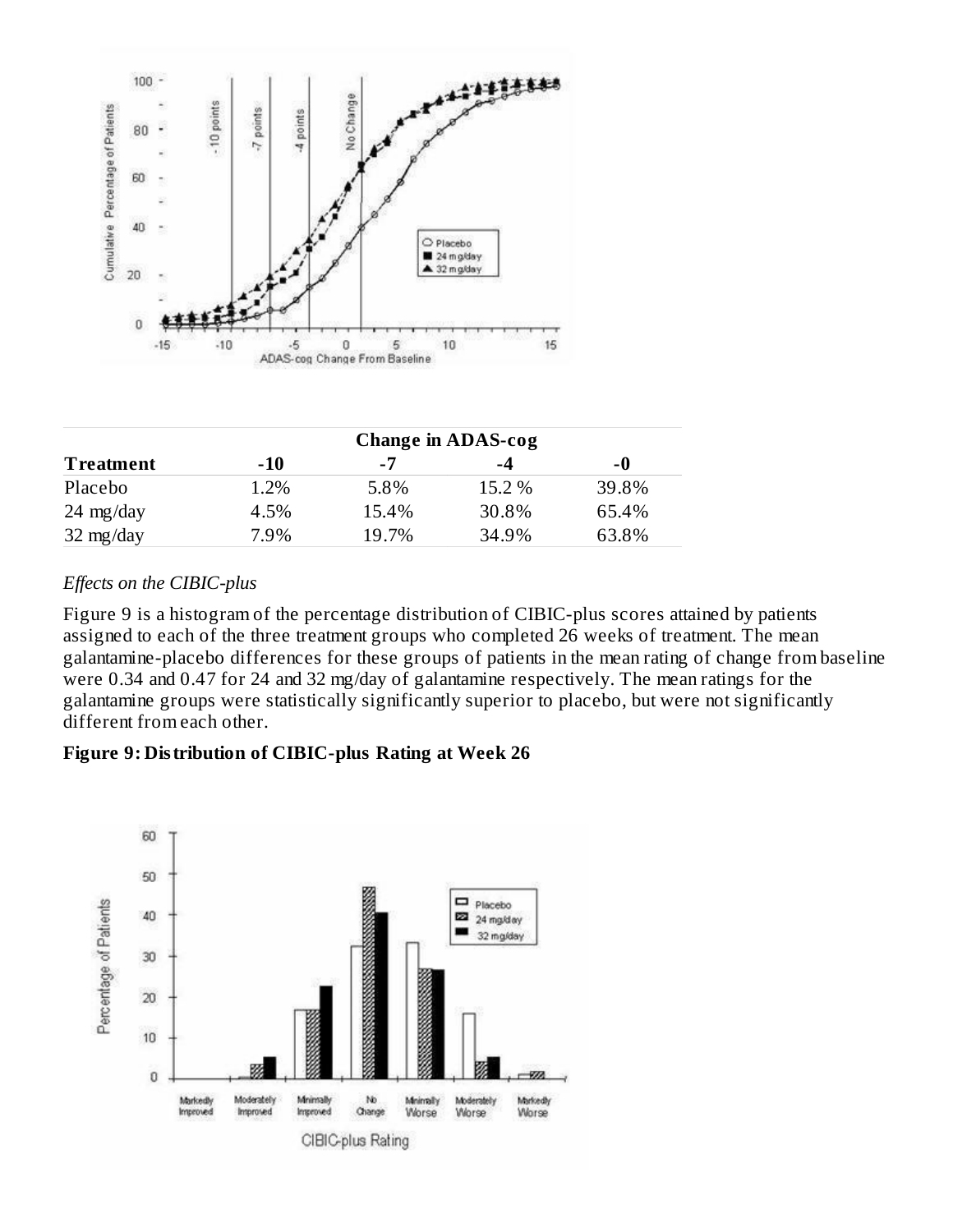#### International Thirteen-Week Flexible-Dose Study

In a study of 13 weeks duration, 386 patients were randomized to either a flexible dose of 24–32 mg/day of galantamine or to placebo, each given in two divided doses. The 13-week study was divided into a 3 week dose titration phase and a 10-week maintenance phase. The patients in the active treatment arm of the study were maintained at either 24 mg/day or 32 mg/day at the discretion of the investigator.

#### *Effects on the ADAS-cog*

Figure 10 illustrates the time course for the change from baseline in ADAS-cog scores for both dose groups over the 13 weeks of the study. At 13 weeks of treatment, the mean difference in the ADAS-cog change scores for the treated patients compared to the patients on placebo was 1.9. Galantamine at a dose of 24–32 mg/day was statistically significantly superior to placebo.

#### **Figure 10: Time-Cours e of the Change From Bas eline in ADAS-cog Score for Patients Completing 13 Weeks of Treatment**



Figure 11 illustrates the cumulative percentages of patients from each of the two treatment groups who had attained at least the measure of improvement in ADAS-cog score shown on the X-axis. Three change scores (10-point, 7-point and 4-point reductions) and no change in score from baseline have been identified for illustrative purposes, and the percent of patients in each group achieving that result is shown in the inset table.

The curves demonstrate that both patients assigned to galantamine and placebo have a wide range of responses, but that the galantamine group is more likely to show the greater improvement.

**Figure 11: Cumulative Percentage of Patients Completing 13 Weeks of Double-Blind Treatment With Specified Changes from Bas eline in ADAS-cog Scores. The Percentages of Randomized Patients Who Completed the Study Were: Placebo 90%, 24–32 mg/day 67%.**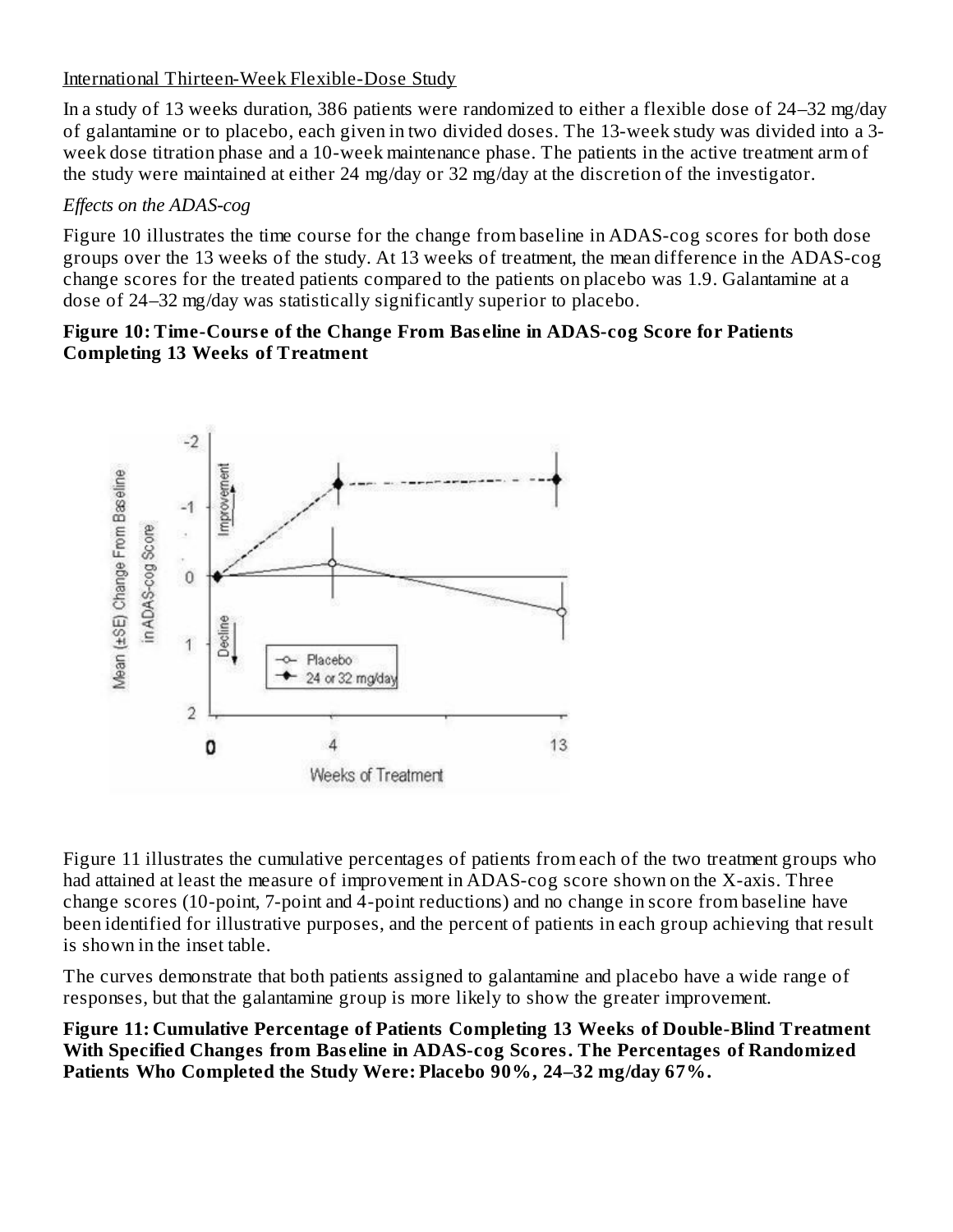

|                  | <b>Change in ADAS-cog</b> |       |          |       |  |  |  |
|------------------|---------------------------|-------|----------|-------|--|--|--|
| <b>Treatment</b> | -10                       | -7    | -4       | -0    |  |  |  |
| Placebo          | 1.9%                      | 5.6%  | $19.4\%$ | 50.0% |  |  |  |
| 24 or 32 mg/day  | 7.1%                      | 18.8% | 32.9%    | 65.3% |  |  |  |

# *Effects on the CIBIC-plus*

Figure 12 is a histogram of the percentage distribution of CIBIC-plus scores attained by patients assigned to each of the two treatment groups who completed 13 weeks of treatment. The mean galantamine-placebo differences for the group of patients in the mean rating of change from baseline were 0.37 units. The mean rating for the 24–32 mg/day group was statistically significantly superior to placebo.

#### **Figure 12: Distribution of CIBIC-plus Ratings at Week 13**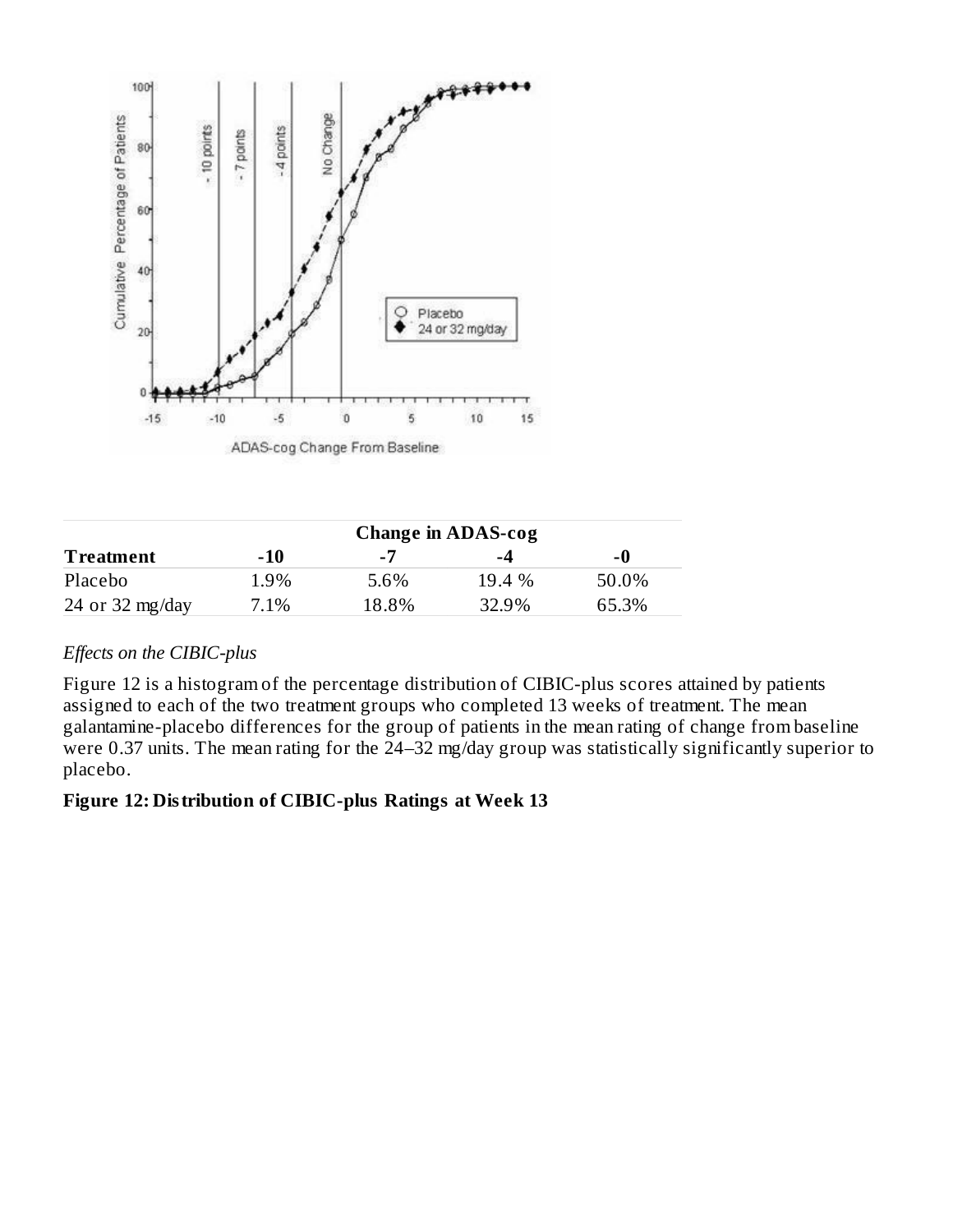

#### Age, Gender and Race

Patient's age, gender, or race did not predict clinical outcome of treatment.

#### **16 HOW SUPPLIED/STORAGE AND HANDLING**

#### **16.1 How Supplied**

Galantamine hydrobromide tablets, USP are supplied as follows:

4 mg white color coated, round, biconvex tablet, debossed "YB" on one side and "111" on the other side: bottles of 60 NDC 51990-111-04, bottles of 100 NDC 51990-111-02, bottles of 1000 NDC 51990-111-03.

8 mg purple color coated, round, biconvex tablet, debossed "YB" on one side and "112" on the other side: bottles of 60 NDC 51990-112-04, bottles of 100 NDC 51990-112-02, bottles of 1000 NDC 51990-112-03.

12 mg peach color coated, round, biconvex tablet, debossed "YB" on one side and "113" on the other side: bottles of 60 NDC 51990-113-04, bottles of 100 NDC 51990-113-02, bottles of 1000 NDC 51990-113-03.

#### **16.2 Storage and Handling**

Galantamine hydrobromide tablets, USP should be stored at 25°C (77°F); excursions permitted to 15 to 30°C (59 to 86°F) [see USP Controlled Room Temperature].

Keep out of reach of children.

#### **17 PATIENT COUNSELING INFORMATION**

#### Serious Skin Reactions

Advise patients and caregivers to discontinue galantamine hydrobromide tablets and seek immediate medical attention at the first appearance of skin rash *[see Warnings and Precautions (5.1)]*.

#### General Dosing Guidance

Instruct caregivers about the recommended dosage and administration of galantamine hydrobromide.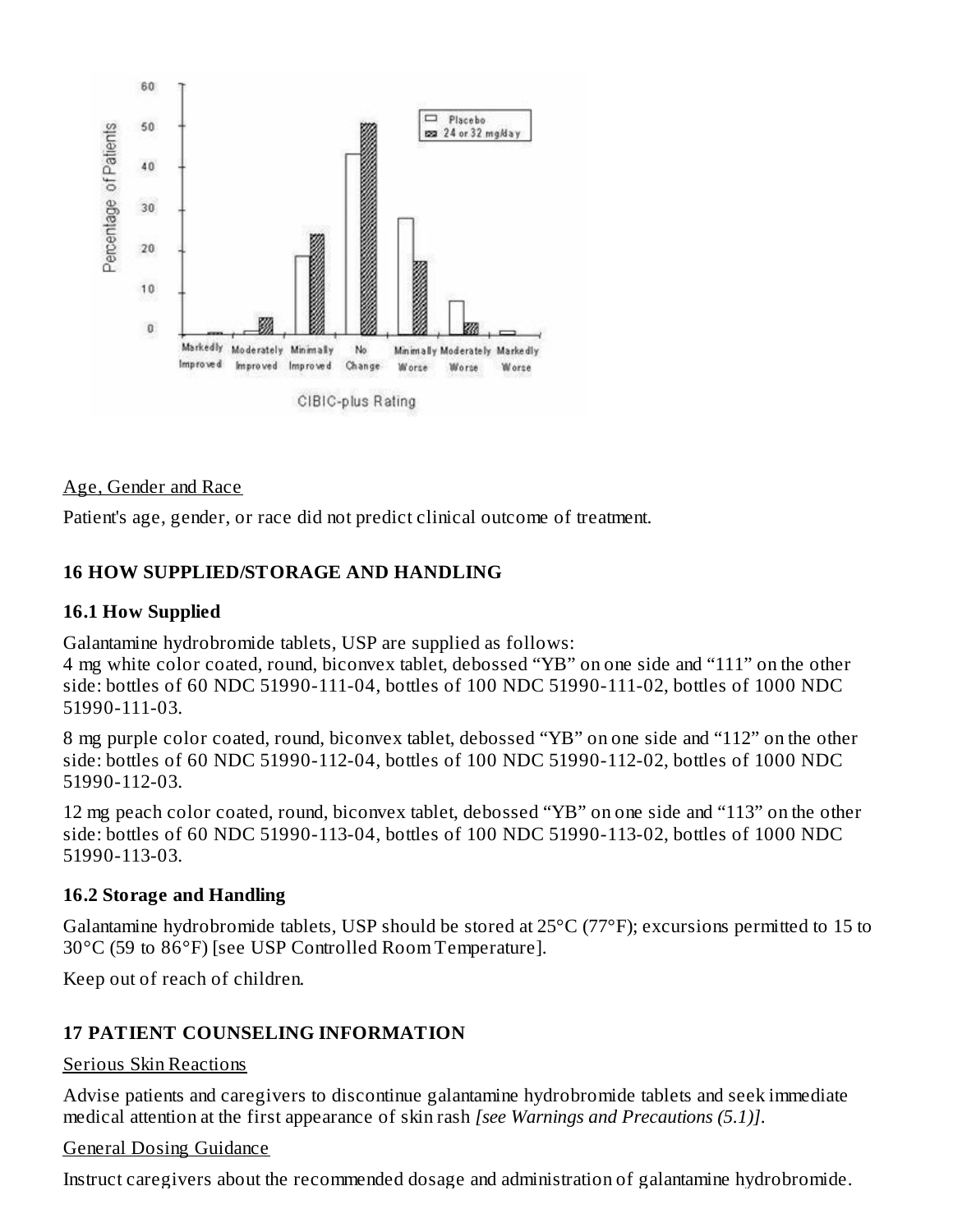Instruct caregivers about the recommended dosage and administration of galantamine hydrobromide. Galantamine hydrobromide tablets should be administered twice per day, preferably with the morning and evening meals. Dose escalation (dose increases) should follow a minimum of four weeks at prior dose. If therapy has been interrupted for more than three days, the patient should be restarted with the lowest dose and then re-titrated to an appropriate dosage *[see Dosage and Administration (2)]*.

Advise patients and caregivers to ensure adequate fluid intake during treatment *[see Dosage and Administration (2)]*.

Advise patients and caregivers that the most frequent adverse events associated with use of the drug can be minimized by following the recommended dosage and administration.

Distributed by: SOLCO HEALTHCARE US LLC Cranbury, NJ 08512, USA

Manufactured by: Yabao Pharmaceutical Co., Ltd. Beijing Beijing 101111, China

P17801

#### **PRINCIPAL DISPLAY PANEL - 4 mg Tablet Label**

**60 TABLETS NDC**  $151990-111-04$ 

Galantamine Hydrobromide Tablets USP

#### **4 mg**

**Each tablet contains the equivalent of 4 mg galantamine. Keep out of reach of children.**

| NDC 51990-111-04<br><b>Galantamine</b><br>Hydrobromide | *Each tablet contains: Galantamine<br>hydrobromide equivalent to 4 mg<br>galantamine.<br>DOSAGE:<br>See accompanying product literature. | P <sub>1690</sub> |                 |
|--------------------------------------------------------|------------------------------------------------------------------------------------------------------------------------------------------|-------------------|-----------------|
| <b>Táblets, USP</b><br>$4 \,\mathrm{mg}^*$             | <b>KEEP THIS AND ALL DRUGS</b><br>OUT OF REACH OF CHILDREN.<br>Dispense in a tight, light-resistant<br>container as defined in the USP.  |                   |                 |
| Rx only<br>Tablets                                     | Store at $25^{\circ}C(77^{\circ}F)$ ; excursions<br>permitted to 15℃ to 30℃ (59°F                                                        |                   | 31351990 111104 |
| <b>YABAO</b>                                           | to 86°F) [See USP Controlled<br>Room Temperature].                                                                                       |                   |                 |

**PRINCIPAL DISPLAY PANEL - 8 mg Tablet Label**

**60 TABLETS NDC**  $151990-112-04$ 

Galantamine Hydrobromide Tablets USP

**8 mg**

**Each tablet contains the equivalent of 8 mg galantamine. Keep out of reach of children.**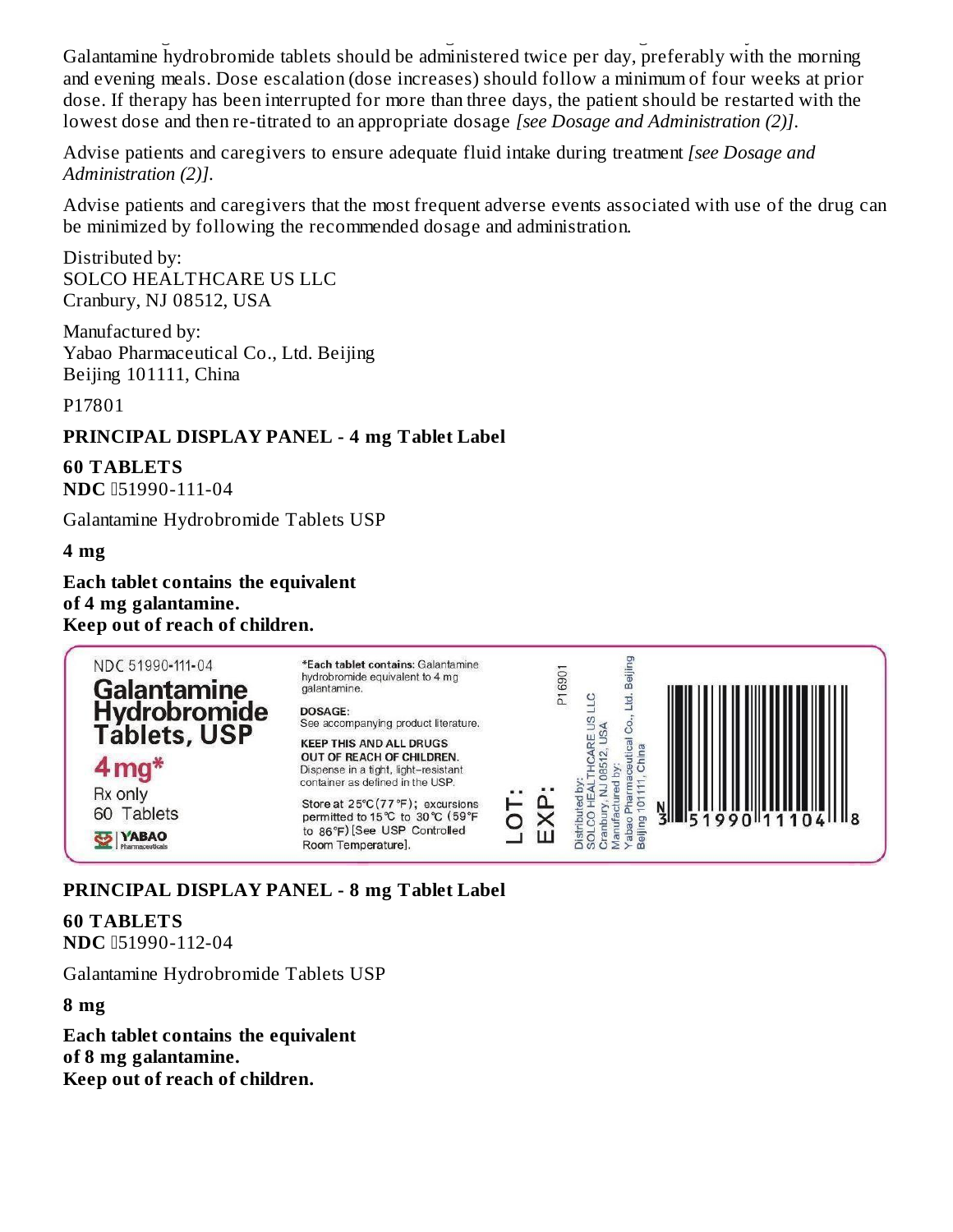| NDC 51990-112-04<br><b>Galantamine</b><br><b>Hydrobromide</b><br><b>Tablets, USP</b> | *Each tablet contains: Galantamine<br>hydrobromide equivalent to 8 mg<br>galantamine.<br>DOSAGE:<br>See accompanying product literature.<br><b>KEEP THIS AND ALL DRUGS</b> |  | P17201 |  |  |                  |
|--------------------------------------------------------------------------------------|----------------------------------------------------------------------------------------------------------------------------------------------------------------------------|--|--------|--|--|------------------|
| $8 \,\mathrm{mg}^*$                                                                  | OUT OF REACH OF CHILDREN.<br>Dispense in a tight, light-resistant<br>container as defined in the USP.                                                                      |  |        |  |  |                  |
| Rx only<br>60 Tablets                                                                | Store at 25°C (77 °F); excursions<br>permitted to 15°C to 30 °C (59°F                                                                                                      |  |        |  |  | $3  $ 51990 1120 |
| <b>YABAO</b>                                                                         | to 86°F) [See USP Controlled<br>Room Temperature].                                                                                                                         |  |        |  |  |                  |

#### **PRINCIPAL DISPLAY PANEL - 12 mg Tablet Label**

# **60 TABLETS**

**NDC** 51990-113-04

Galantamine Hydrobromide Tablets USP

**12 mg**

**Each tablet contains the equivalent of 12 mg galantamine. Keep out of reach of children.**

| NDC 51990-113-04<br><b>Galantamine</b><br>Hydrobromide | *Each tablet contains: Galantamine<br>hydrobromide equivalent to 12 mg<br>galantamine.<br>DOSAGE:<br>See accompanying product literature. |  | P <sub>17501</sub> |                                              |
|--------------------------------------------------------|-------------------------------------------------------------------------------------------------------------------------------------------|--|--------------------|----------------------------------------------|
| <b>Tablets, USP</b><br>$12 \,\mathrm{mg}^*$            | <b>KEEP THIS AND ALL DRUGS</b><br>OUT OF REACH OF CHILDREN.<br>Dispense in a tight, light-resistant<br>container as defined in the USP.   |  |                    |                                              |
| Rx only<br>60 Tablets                                  | Store at 25°C(77°F); excursions<br>permitted to 15°C to 30℃ (59°F                                                                         |  |                    | $\frac{1}{2}$ 1990 $\frac{1}{2}$ 113<br>ا اخ |
| <b>YABAO</b>                                           | to 86°F) [See USP Controlled<br>Room Temperature].                                                                                        |  |                    |                                              |

| <b>GALANTAMINE HYDROBROMIDE</b>                     |                                                                             |                    |                          |               |                 |
|-----------------------------------------------------|-----------------------------------------------------------------------------|--------------------|--------------------------|---------------|-----------------|
| galantamine hydrobromide tablet, film coated        |                                                                             |                    |                          |               |                 |
|                                                     |                                                                             |                    |                          |               |                 |
| <b>Product Information</b>                          |                                                                             |                    |                          |               |                 |
| Product Type                                        | HUMAN PRESCRIPTION DRUG                                                     | Item Code (Source) |                          | NDC:51990-111 |                 |
| <b>Route of Administration</b>                      | ORAL                                                                        |                    |                          |               |                 |
|                                                     |                                                                             |                    |                          |               |                 |
|                                                     |                                                                             |                    |                          |               |                 |
| <b>Active Ingredient/Active Moiety</b>              |                                                                             |                    |                          |               |                 |
|                                                     | <b>Ingredient Name</b>                                                      |                    | <b>Basis of Strength</b> |               | <b>Strength</b> |
|                                                     | galantamine hydrobromide (UNII: MJ4PTD2VVW) (galantamine - UNII:0D3Q044KCA) |                    | galantamine              |               | 4 <sub>mg</sub> |
|                                                     |                                                                             |                    |                          |               |                 |
|                                                     |                                                                             |                    |                          |               |                 |
| <b>Inactive Ingredients</b>                         |                                                                             |                    |                          |               |                 |
|                                                     | <b>Ingredient Name</b>                                                      |                    |                          |               | Strength        |
| <b>COLLOIDAL SILICON DIOXIDE (UNII: ETJ7Z6XBU4)</b> |                                                                             |                    |                          |               |                 |
| CROSPOVIDONE (UNII: 68401960MK)                     |                                                                             |                    |                          |               |                 |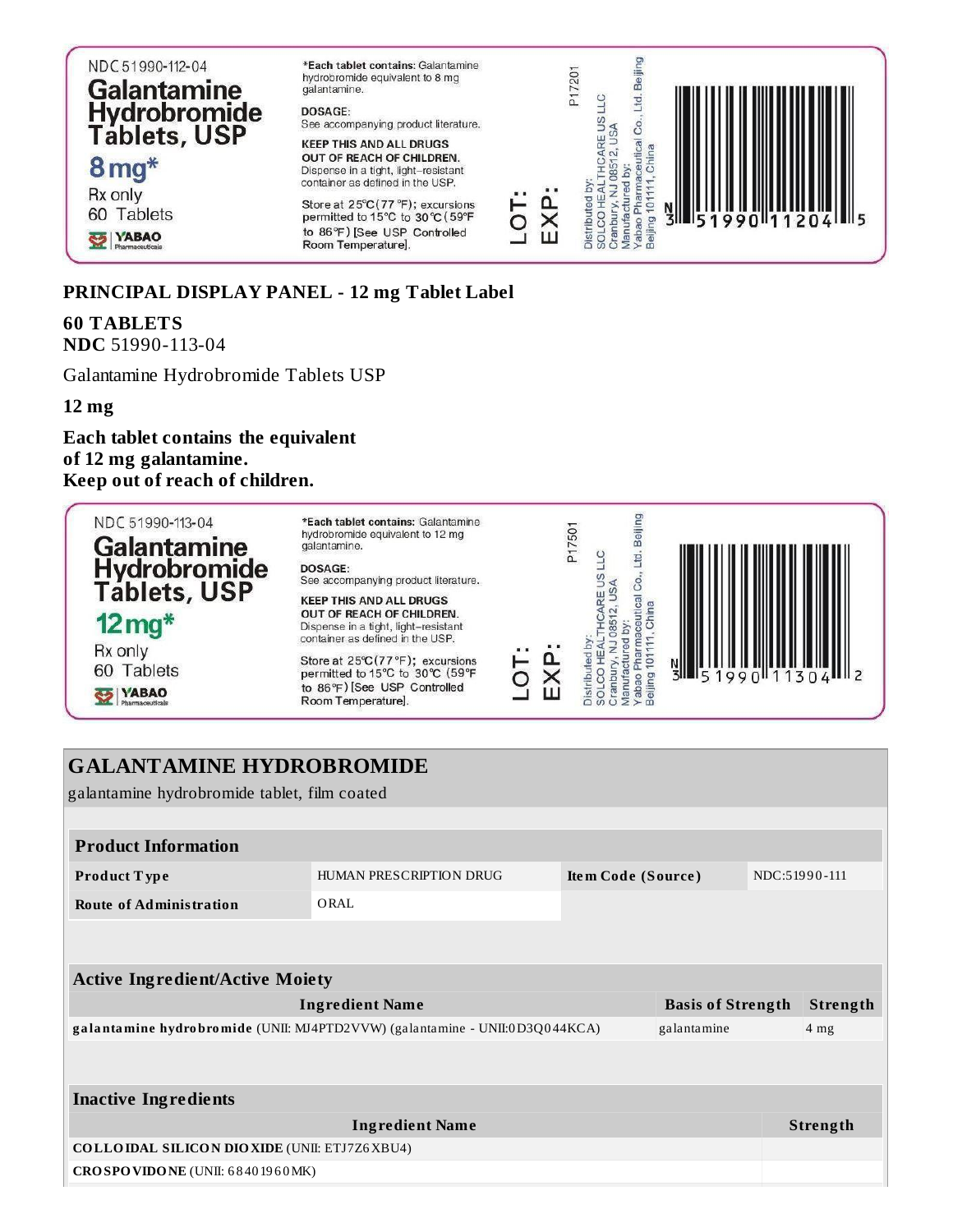| HYPROMELLOSES (UNII: 3NXW29V3WO)      |                                                     |              |                                           |                 |  |  |  |  |
|---------------------------------------|-----------------------------------------------------|--------------|-------------------------------------------|-----------------|--|--|--|--|
|                                       | LACTOSE MONOHYDRATE (UNII: EWQ57Q8I5X)              |              |                                           |                 |  |  |  |  |
|                                       | STARCH, PREGELATINIZED CORN (UNII: O8232NY3SJ)      |              |                                           |                 |  |  |  |  |
|                                       | MAGNESIUM STEARATE (UNII: 70097M6I30)               |              |                                           |                 |  |  |  |  |
|                                       | CELLULOSE, MICRO CRYSTALLINE (UNII: OP1R32D61U)     |              |                                           |                 |  |  |  |  |
| TITANIUM DIO XIDE (UNII: 15FIX9 V2JP) |                                                     |              |                                           |                 |  |  |  |  |
|                                       | HYDROXYPROPYL CELLULOSE (TYPE E) (UNII: 66O7AQV0RT) |              |                                           |                 |  |  |  |  |
|                                       | POLYETHYLENE GLYCOL 400 (UNII: B697894SGQ)          |              |                                           |                 |  |  |  |  |
| POLYSORBATE 80 (UNII: 6OZP39ZG8H)     |                                                     |              |                                           |                 |  |  |  |  |
|                                       |                                                     |              |                                           |                 |  |  |  |  |
|                                       |                                                     |              |                                           |                 |  |  |  |  |
| <b>Product Characteristics</b>        |                                                     |              |                                           |                 |  |  |  |  |
| Color                                 | <b>WHITE</b>                                        | <b>Score</b> |                                           | no score        |  |  |  |  |
| <b>Shape</b>                          | ROUND (biconvex)                                    | <b>Size</b>  |                                           | 5 <sub>mm</sub> |  |  |  |  |
| <b>Flavor</b>                         |                                                     |              | <b>Imprint Code</b>                       | YB;111          |  |  |  |  |
| <b>Contains</b>                       |                                                     |              |                                           |                 |  |  |  |  |
|                                       |                                                     |              |                                           |                 |  |  |  |  |
|                                       |                                                     |              |                                           |                 |  |  |  |  |
| Packaging                             |                                                     |              |                                           |                 |  |  |  |  |
| <b>Item Code</b><br>#                 | <b>Package Description</b>                          |              | Marketing Start Date   Marketing End Date |                 |  |  |  |  |
|                                       | $\frac{1}{2}$                                       |              |                                           |                 |  |  |  |  |

| H | Trem Code | Package Description                                                    | Marketing Start Date Marketing End Date |  |
|---|-----------|------------------------------------------------------------------------|-----------------------------------------|--|
|   |           | 1 NDC:51990-111-04 60 in 1 BOTTLE; Type 0: Not a Combination Product   |                                         |  |
|   |           | 2 NDC:51990-111-02 100 in 1 BOTTLE; Type 0: Not a Combination Product  |                                         |  |
|   |           | 3 NDC:51990-111-03 1000 in 1 BOTTLE; Type 0: Not a Combination Product |                                         |  |
|   |           |                                                                        |                                         |  |

# **Marketing Information**

| <b>Marketing Category</b> | <b>Application Number or Monograph Citation</b> | Marketing Start Date | <b>Marketing End Date</b> |
|---------------------------|-------------------------------------------------|----------------------|---------------------------|
| <b>NDA</b>                | NDA021169                                       | 03/01/2001           |                           |

# **GALANTAMINE HYDROBROMIDE** galantamine hydrobromide tablet, film coated **Product Information Product Type HUMAN PRESCRIPTION DRUG Item Code (Source)** NDC:51990-112 **Route of Administration** ORAL **Active Ingredient/Active Moiety Ingredient Name Basis of Strength Strength galantamine hydrobromide** (UNII: MJ4PTD2VVW) (galantamine - UNII:0D3Q044KCA) galantamine 8 mg **Inactive Ingredients Ingredient Name Strength COLLOIDAL SILICON DIOXIDE** (UNII: ETJ7Z6XBU4)

**CROSPOVIDONE** (UNII: 6 8 40 19 6 0MK)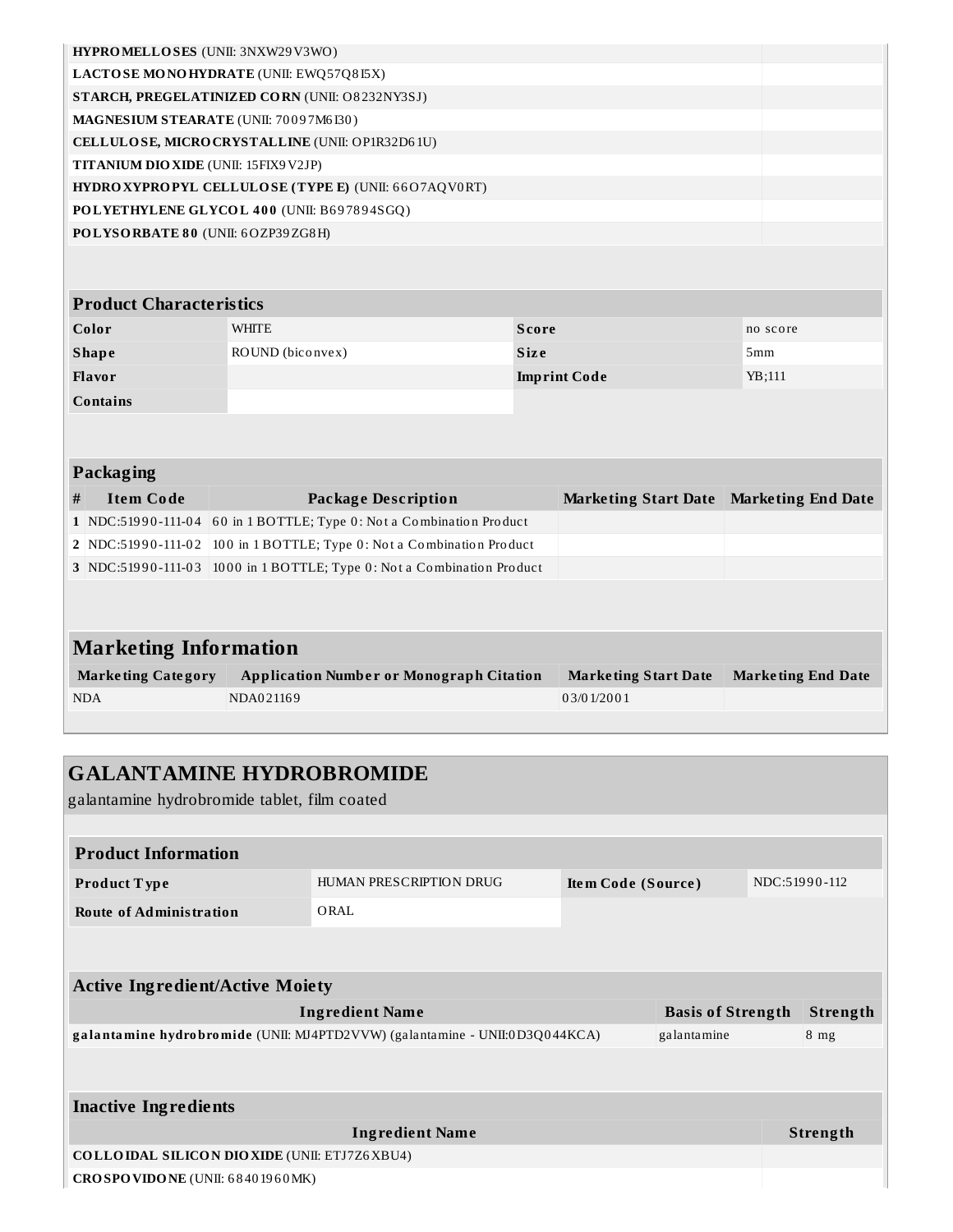| HYPROMELLOSES (UNII: 3NXW29V3WO)                      |  |
|-------------------------------------------------------|--|
| LACTOSE MONOHYDRATE (UNII: EWQ57Q8I5X)                |  |
| <b>STARCH, PREGELATINIZED CORN (UNII: O8232NY3SJ)</b> |  |
| MAGNESIUM STEARATE (UNII: 70097M6I30)                 |  |
| CELLULOSE, MICRO CRYSTALLINE (UNII: OP1R32D61U)       |  |
| <b>TITANIUM DIO XIDE (UNII: 15FIX9 V2JP)</b>          |  |
| HYDROXYPROPYL CELLULOSE (TYPE E) (UNII: 66O7AQV0RT)   |  |
| <b>D&amp;C RED NO. 27 (UNII: 2LRS 185U6K)</b>         |  |
| <b>TRIACETIN</b> (UNII: XHX3C3X673)                   |  |
| FD&C BLUE NO. 1 (UNII: H3R47K3TBD)                    |  |
|                                                       |  |
|                                                       |  |
| <b>Product Characteristics</b>                        |  |

| -------------------- |                  |                     |          |
|----------------------|------------------|---------------------|----------|
| Color                | <b>WHITE</b>     | Score               | no score |
| <b>Shape</b>         | ROUND (biconvex) | <b>Size</b>         | 7mm      |
| Flavor               |                  | <b>Imprint Code</b> | YB:112   |
| <b>Contains</b>      |                  |                     |          |

#### **Packaging**

| Item Code | Package Description                                                    | Marketing Start Date Marketing End Date |  |
|-----------|------------------------------------------------------------------------|-----------------------------------------|--|
|           | 1 NDC:51990-112-04 60 in 1 BOTTLE; Type 0: Not a Combination Product   |                                         |  |
|           | 2 NDC:51990-112-02 100 in 1 BOTTLE; Type 0: Not a Combination Product  |                                         |  |
|           | 3 NDC:51990-112-03 1000 in 1 BOTTLE; Type 0: Not a Combination Product |                                         |  |
|           |                                                                        |                                         |  |

| <b>Marketing Information</b> |                                                 |                      |                    |
|------------------------------|-------------------------------------------------|----------------------|--------------------|
| <b>Marketing Category</b>    | <b>Application Number or Monograph Citation</b> | Marketing Start Date | Marketing End Date |
| <b>NDA</b>                   | NDA021169                                       | 03/01/2001           |                    |

| <b>GALANTAMINE HYDROBROMIDE</b>                                                            |                                              |                    |  |                 |                 |
|--------------------------------------------------------------------------------------------|----------------------------------------------|--------------------|--|-----------------|-----------------|
|                                                                                            | galantamine hydrobromide tablet, film coated |                    |  |                 |                 |
|                                                                                            |                                              |                    |  |                 |                 |
| <b>Product Information</b>                                                                 |                                              |                    |  |                 |                 |
| Product Type                                                                               | HUMAN PRESCRIPTION DRUG                      | Item Code (Source) |  | NDC:51990-113   |                 |
| <b>Route of Administration</b><br>ORAL                                                     |                                              |                    |  |                 |                 |
|                                                                                            |                                              |                    |  |                 |                 |
|                                                                                            |                                              |                    |  |                 |                 |
| <b>Active Ingredient/Active Moiety</b>                                                     |                                              |                    |  |                 |                 |
| <b>Basis of Strength</b><br><b>Ingredient Name</b>                                         |                                              |                    |  |                 | <b>Strength</b> |
| galantamine hydrobromide (UNII: MJ4PTD2VVW) (galantamine - UNII:0D3Q044KCA)<br>galantamine |                                              |                    |  | $12 \text{ mg}$ |                 |
|                                                                                            |                                              |                    |  |                 |                 |
|                                                                                            |                                              |                    |  |                 |                 |
| <b>Inactive Ingredients</b>                                                                |                                              |                    |  |                 |                 |
| <b>Ingredient Name</b>                                                                     |                                              |                    |  |                 | <b>Strength</b> |